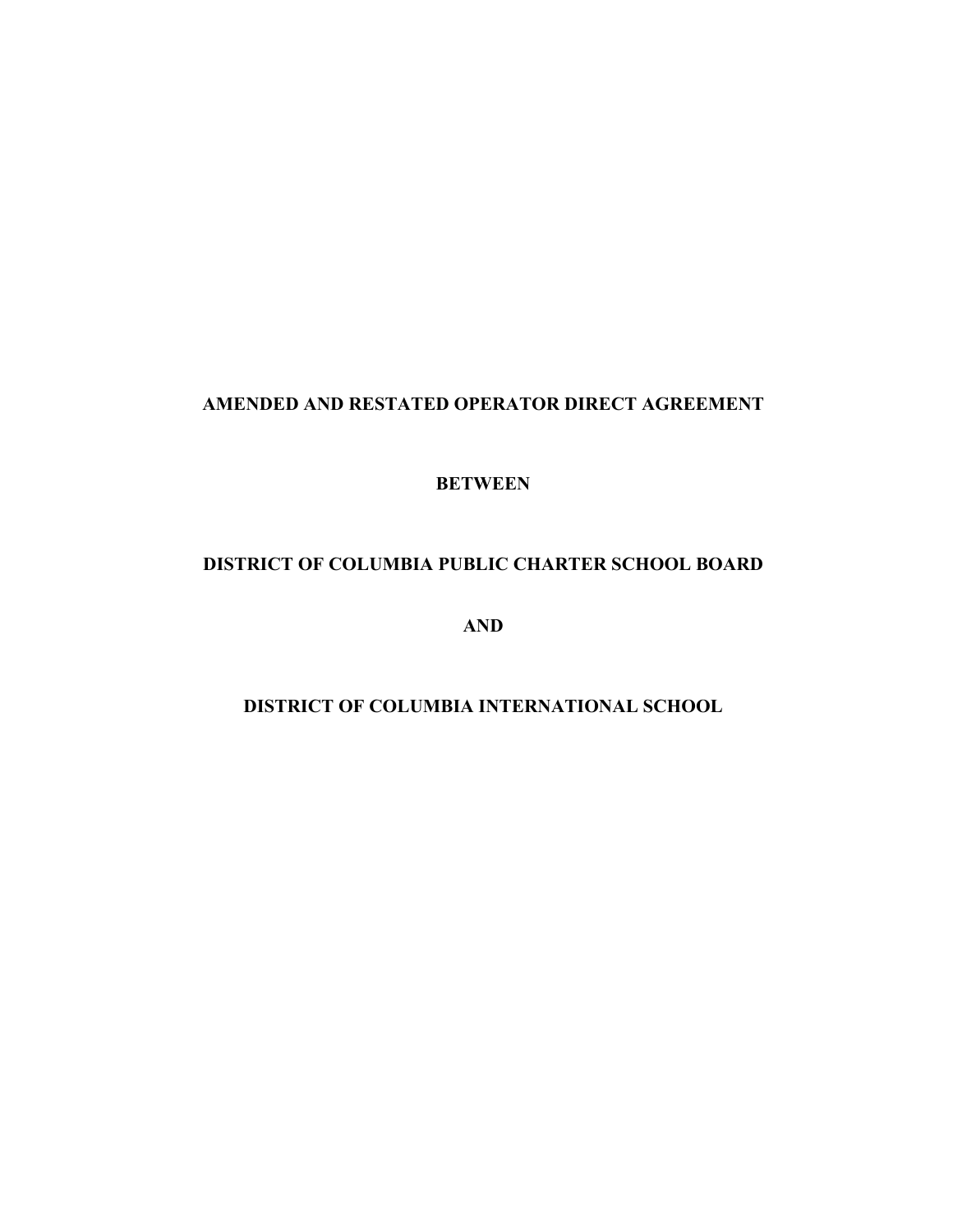# **Table of Contents**

| <b>SECTION 1.</b> |  |
|-------------------|--|
| 1.1               |  |
| 1.2               |  |
| <b>SECTION 2.</b> |  |
| 2.1               |  |
| 2.2               |  |
| 2.3               |  |
| 2.4               |  |
| 2.4               |  |
| <b>SECTION 3.</b> |  |
| 3.1               |  |
| 3.2               |  |
| 3.3               |  |
| 3.4               |  |
| 3.5               |  |
| 3.6               |  |
| 3.7               |  |
| <b>SECTION 4.</b> |  |
| 4.1               |  |
| 4.2               |  |
| 4.3               |  |
| 4.4               |  |
| 4.5               |  |
| <b>SECTION 5.</b> |  |
| 5.1               |  |
| 5.2               |  |
| 5.3               |  |
| 5.4               |  |
| 5.5               |  |
| 5.6               |  |
| 5.7               |  |
| 5.8               |  |
| <b>SECTION 6.</b> |  |
| 6.1               |  |
| 6.2               |  |
| <b>SECTION 7.</b> |  |
| 7.1               |  |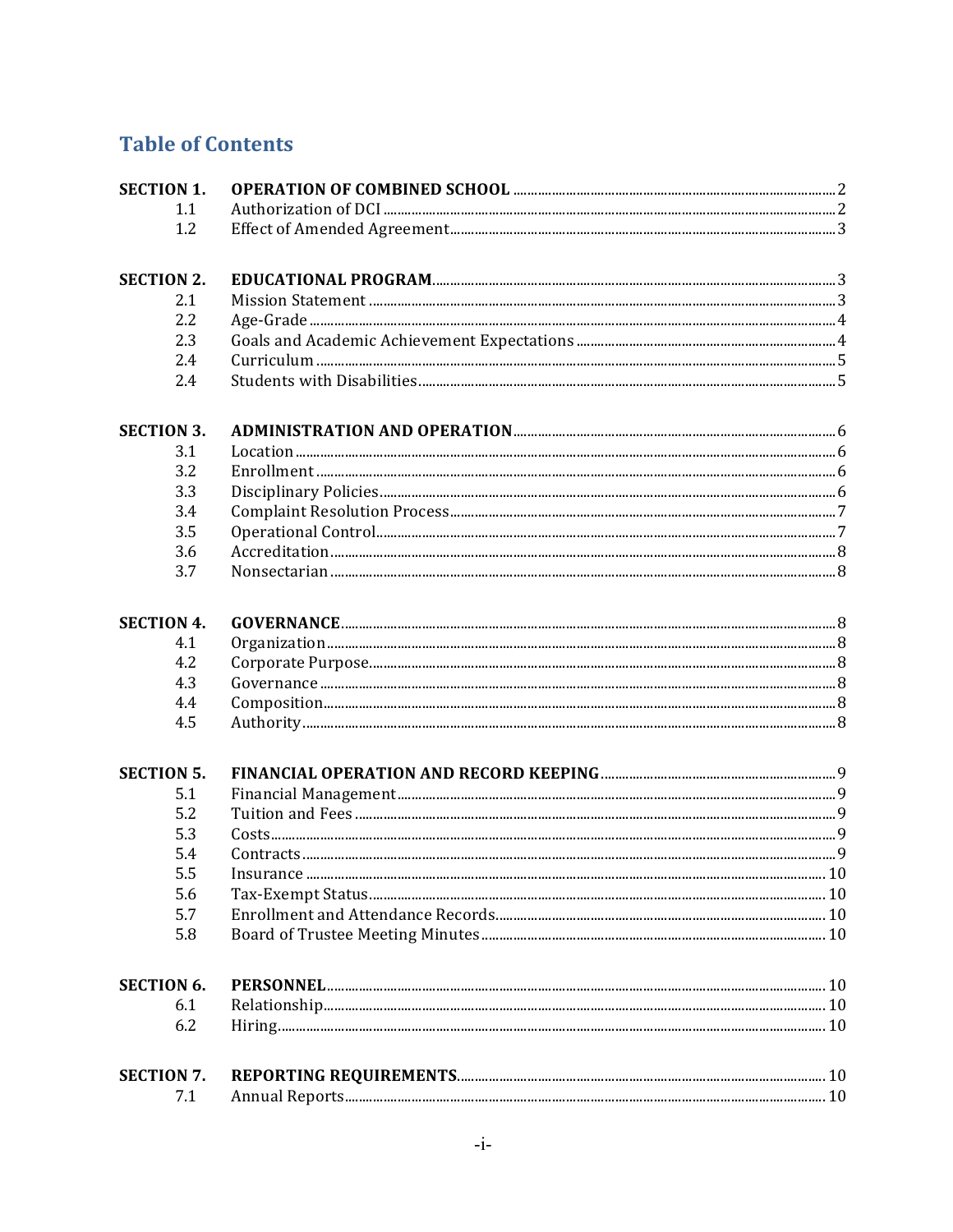# **TABLE OF CONTENTS**

# (continued)

# Page

| 7.2                |                                                                     |  |
|--------------------|---------------------------------------------------------------------|--|
| 7.3                |                                                                     |  |
| 7.4                |                                                                     |  |
| 7.5                |                                                                     |  |
| 7.6                |                                                                     |  |
| 7.7                |                                                                     |  |
| 7.8                |                                                                     |  |
| 7.9                |                                                                     |  |
| 7.10               |                                                                     |  |
| 7.11               |                                                                     |  |
| 7.12               |                                                                     |  |
| <b>SECTION 8.</b>  |                                                                     |  |
| 8.1                |                                                                     |  |
| 8.2                |                                                                     |  |
| 8.3                |                                                                     |  |
| 8.4                |                                                                     |  |
| 8.5                |                                                                     |  |
| 8.6                |                                                                     |  |
| 8.7                |                                                                     |  |
| <b>SECTION 9.</b>  |                                                                     |  |
| 9.1                |                                                                     |  |
| 9.2                |                                                                     |  |
|                    |                                                                     |  |
| 9.3                |                                                                     |  |
| 9.4                |                                                                     |  |
| 9.5                |                                                                     |  |
| <b>SECTION 10.</b> |                                                                     |  |
| 10.1               |                                                                     |  |
| 10.2               |                                                                     |  |
| 10.3               | Counterparts and Electronic Signature or Signature by Facsimile  15 |  |
| 10.4               |                                                                     |  |
| 10.5               |                                                                     |  |
| 10.6               |                                                                     |  |
| 10.7               |                                                                     |  |
| 10.8               |                                                                     |  |
| 10.9               |                                                                     |  |
| 10.10<br>10.11     |                                                                     |  |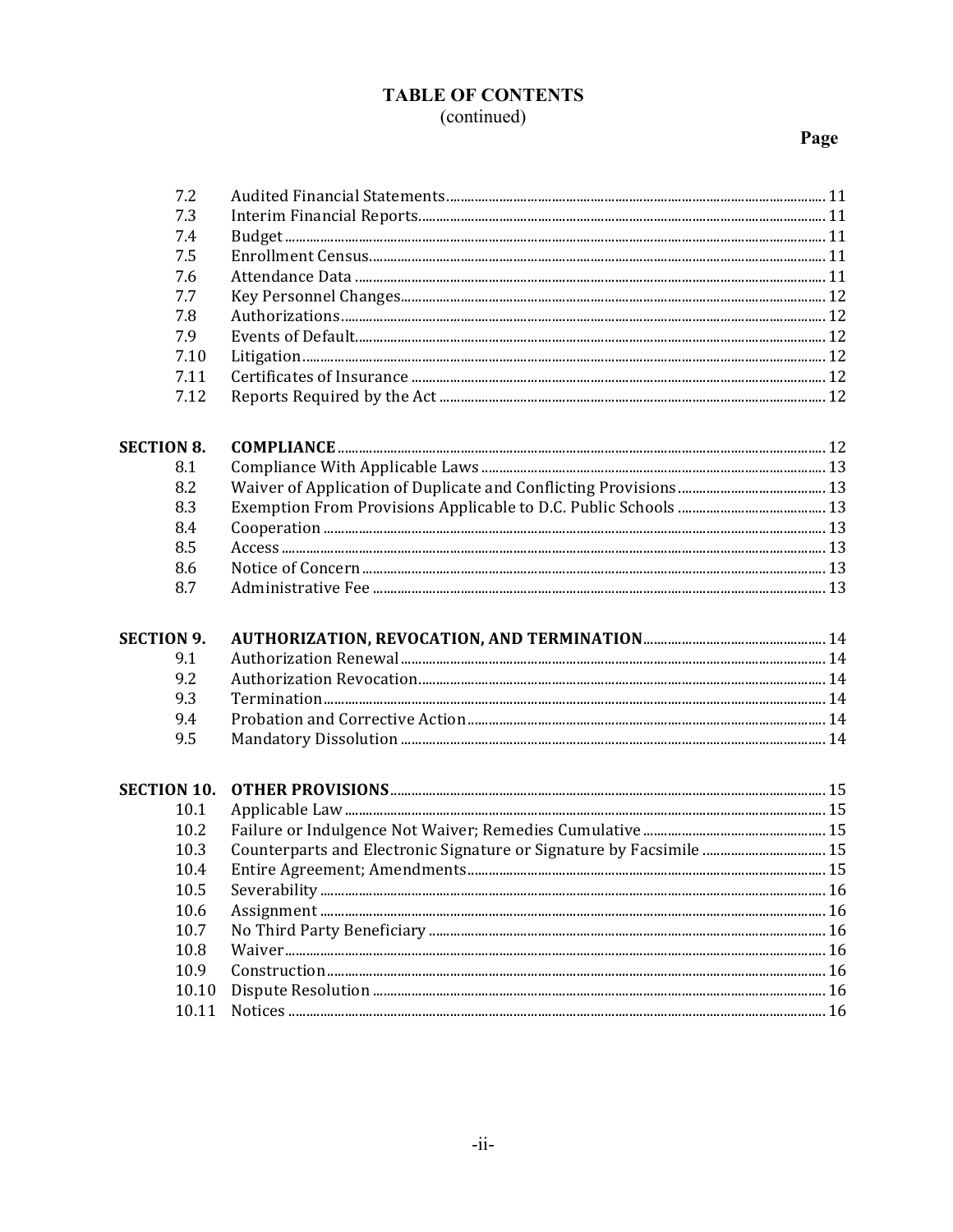# **Definitions**

# Page

| $Act$      |     |
|------------|-----|
|            |     |
|            |     |
|            |     |
|            |     |
|            |     |
|            |     |
|            |     |
|            |     |
|            |     |
|            |     |
|            |     |
|            |     |
|            |     |
|            |     |
|            |     |
|            |     |
|            |     |
|            |     |
|            |     |
|            |     |
|            |     |
|            |     |
|            |     |
|            |     |
|            |     |
|            |     |
|            |     |
|            |     |
|            |     |
|            | .12 |
|            | 9   |
|            | 6   |
| <b>SRA</b> |     |
|            |     |
|            |     |
|            |     |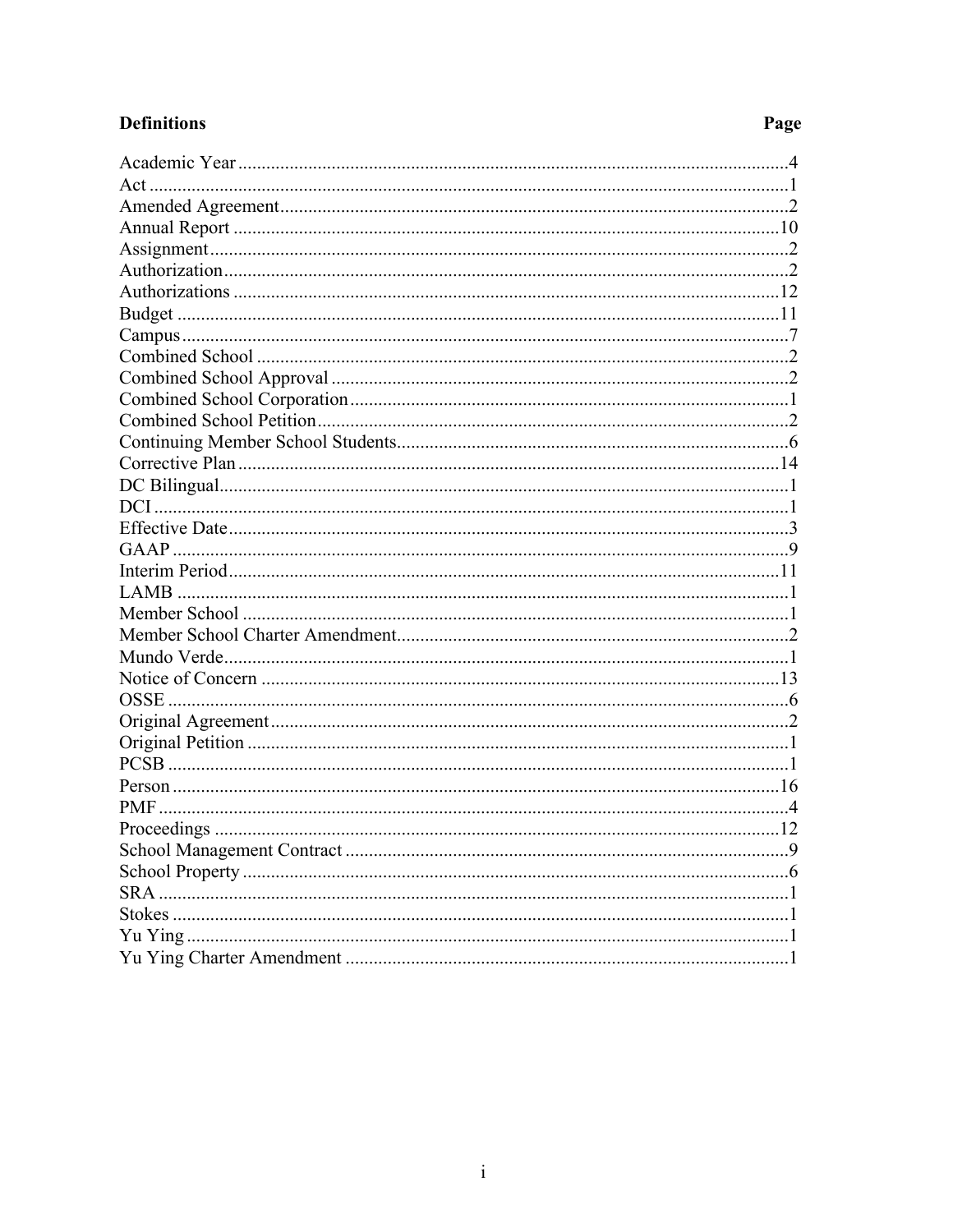#### **AMENDED AND RESTATED OPERATOR DIRECT AGREEMENT**

This AMENDED AND RESTATED OPERATOR DIRECT AGREEMENT is entered into as of this 2nd day of September 2014 by and between the DISTRICT OF COLUMBIA PUBLIC CHARTER SCHOOL BOARD (**"PCSB"**) and **DISTRICT OF COLUMBIA INTERNATIONAL SCHOOL**, a District of Columbia nonprofit corporation (**"DCI" or the "Combined School Corporation"**).

#### **RECITALS**

**WHEREAS,** pursuant to the Congressionally-enacted District of Columbia School Reform Act of 1995, as amended (as now and hereafter in effect, or any successor statute, "**SRA**" or the **"Act"**), PCSB has the authority to charter, monitor, oversee, amend, renew and/or revoke charters of School Corporations in a manner consistent with the letter and intent of the Act;

**WHEREAS**, pursuant to §38-1802.03 of the Act, PCSB has the authority to approve petitions to establish public charter schools in the District of Columbia;

**WHEREAS**, pursuant to §38-1802.01(c-1) of the Act, PCSB has the authority to approve one joint program for applicants seeking to establish a jointly operated school where two or more public charter schools that have adopted, for the combined program, identical mission statements, goals, curricula and educational philosophy may combine to create a jointly operated middle and high school;

**WHEREAS**, each of District of Columbia Bilingual Public Charter School ("**DC Bilingual**"), Elsie Whitlow Stokes Community Freedom Public Charter School ("**Stokes**"); Latin American Montessori Bilingual Public Charter School ("**LAMB**"), Mundo Verde Bilingual Public Charter School ("**Mundo Verde**"), and Washington Yu Ying Public Charter School ("**Yu Ying**"), each a District of Columbia nonprofit corporation (each, a "**Member School**") has previously established and currently operates a District of Columbia public charter elementary school featuring a foreign language immersion curriculum, in accordance with a petition submitted by it and approved by PCSB in accordance with §38-1802.02 of the Act (each, an "**Original Petition**");

**WHEREAS**, Yu Ying submitted a petition to PCSB pursuant to §38-1802.04(c)(10) of the Act to amend its existing charter and to expand its enrollment to include students in middle school and high school, and such petition was conditionally approved by PCSB on December 17, 2012 (such petition, as amended through the date hereof, the "**Yu Ying Charter Amendment**");

**WHEREAS**, each of the other Member Schools also submitted a petition to amend its respective charter for the expansion of its program on terms and conditions substantially similar to those specified in the Yu Ying Charter Amendment, and PCSB conditionally approved each such petition on June 24, 2013 (each, together with the Yu Ying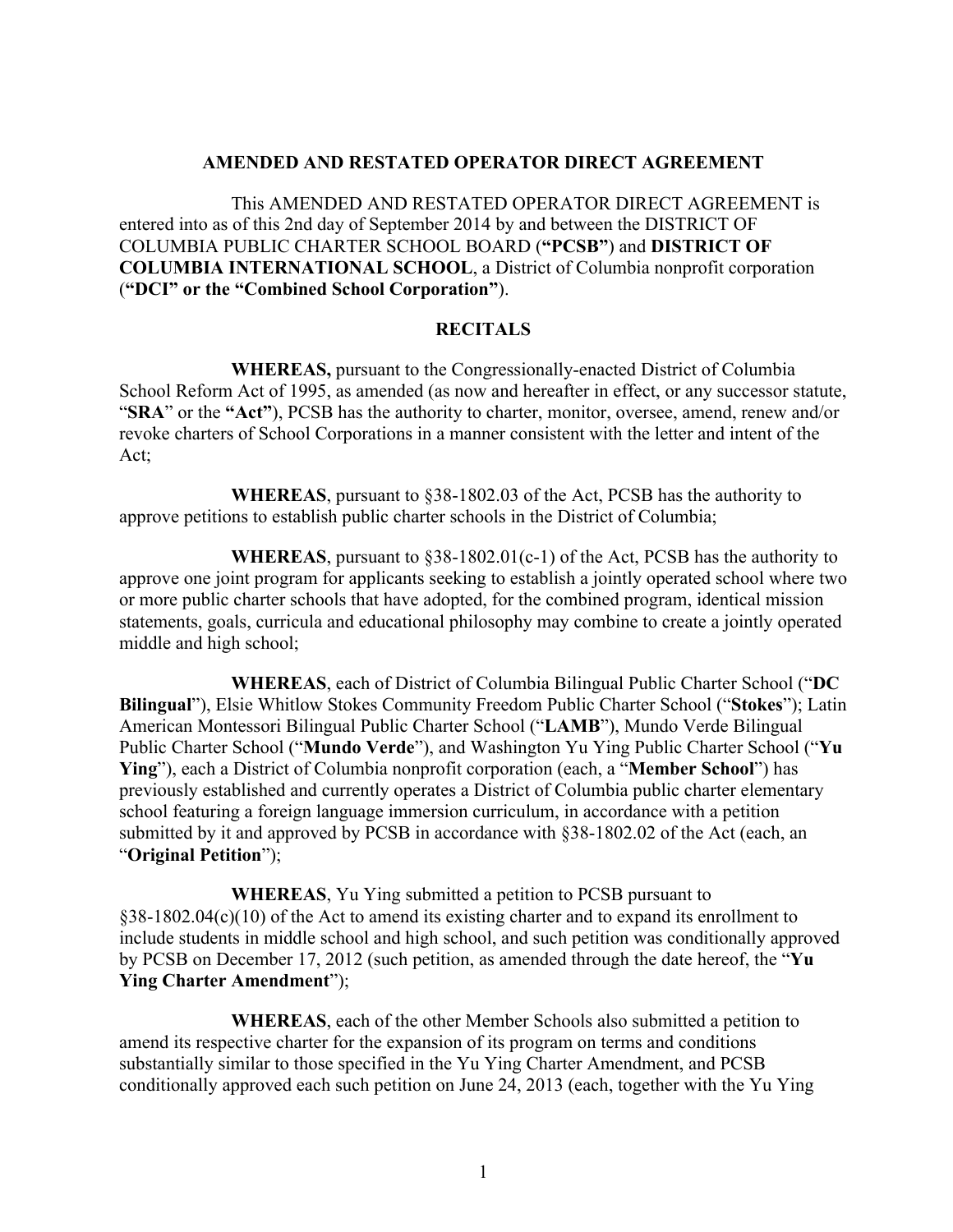Charter Amendment a "**Member School Charter Amendment**" and collectively, as amended hereby, the "**Combined School Petition**");

**WHEREAS**, pursuant to the Combined School Petition, each of the Member Schools has adopted identical mission statements, goals, curricula and educational philosophy for a combined middle-high school program to be operated as a single combined school (the "**Combined School**");

**WHEREAS**, the School Corporation was formed by the Member Schools for the sole purpose of operating the Combined School;

**WHEREAS**, pursuant to the DCI Operation Agreement entered into among the Member Schools and DCI on June 16, 2014 (the "**Assignment**"), the Member Schools have assigned and delegated to DCI all of their respective authority, rights and responsibility to operate their respective middle-high school programs to create the Combined School pursuant to the Combined School Petition, and DCI has accepted and assumed such authority, rights and responsibility;

**WHEREAS**, on June 16, 2014, PCSB entered into the Operator Direct Agreement with DCI in order to establish a direct reporting relationship between PCSB and DCI as the operator of the co-located Member Schools (the "**Original Agreement**");

**WHEREAS**, pursuant to  $\S$  38-1802.01(c-1) of the Act, PCSB has the authority to approve one joint program for applicants seeking to establish a jointly operated school where two or more public charter schools that have adopted, for the combined program, identical mission statements, goals, curricula and educational philosophy may combine to create a jointly operated middle and high school;

**WHEREAS,** at its July 21, 2014 Board meeting, PCSB voted to approve the Combined School as operated by DCI as the one joint program it has the authority to approve, and to treat DCI as a public charter school pursuant to §38-1802.01(c-1) of the Act (the "**Combined School Approval**"); and

**WHEREAS,** the Parties wish to amend, restate, and supersede the Original Agreement in order to recognize the Combined School Approval and DCI's rights and obligations under the Act (the "**Amended Agreement**").

**NOW, THEREFORE**, in consideration of the mutual covenants, representations, warranties, provisions, and agreements contained herein, the parties agree as follows:

#### **SECTION 1. OPERATION OF COMBINED SCHOOL**

**1.1** Authorization of DCI. DCI shall operate the Combined School in accordance with this Agreement, the Act, and other applicable federal and District of Columbia laws. This Agreement memorializes 1) Combined School Approval and 2) DCI's rights and authority under the Act to operate the Combined School in accordance with this Agreement (collectively, the "**Authorization**"), and to receive all charter school funding associated therewith, together with DCI's obligations under the Act.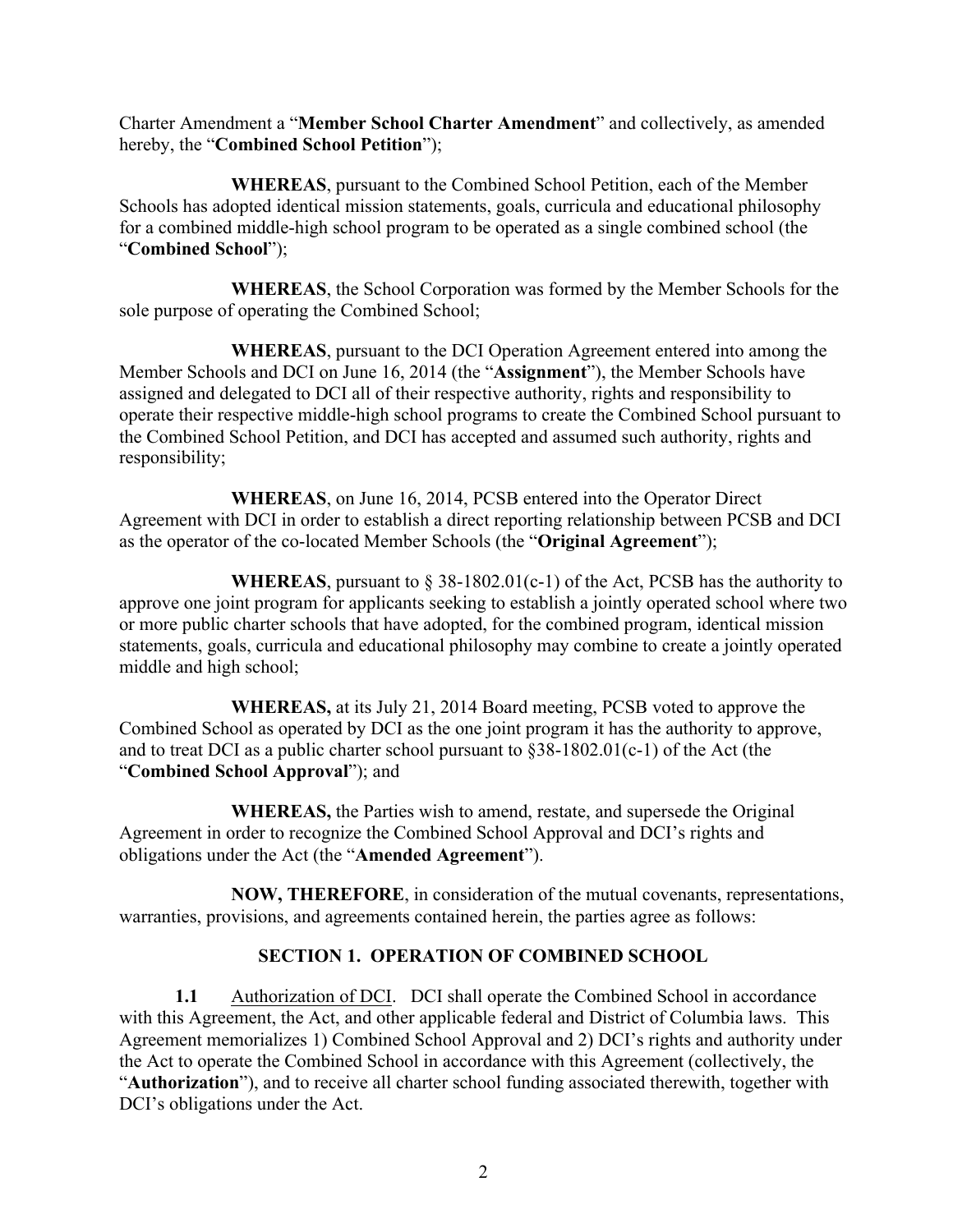**A.** Effect of Amended Agreement. Effective as of September 2, 2014, this Agreement amends and supersedes the Original Agreement and shall be binding on DCI and PCSB.

**B.** Pursuant to §38-1802.03(h)(2) of the Act, the following information is expressly included in the Authorization:

(i) The statement of mission and goals of DCI and the manner in which DCI will conduct any district-wide assessments, as set forth in Sections 2.1 and 2.3 below;

(ii) Proposed Rules and Policies for Governance and Operation of DCI, [**Attachment A]**;

(iii) Articles of Incorporation and Bylaws of DCI, [**Attachment B]**;

(iv) Procedures to Ensure Health and Safety of Students and Employees at DCI, [**Attachment C]**;

(v) DCI's's assurance that it will seek, obtain and maintain accreditation with respect to the Combined School, [**Attachment D**]; and

(vi) Relationship Between DCI and its Employees, [**Attachment E].**

**C.** The Parties acknowledge and agree that by virtue of the Assignment and the Combined School Approval, DCI shall be bound by the Authorization to the same extent as a public charter school authorized under the Act is bound to its charter, it being understood that references in the Act to a public charter school's charter shall, when applied to DCI, be deemed to refer to the Authorization. Accordingly, DCI shall provide PCSB a petition for revision of the Authorization pursuant to §38-1802.04(c)(10) of the Act for any proposed changes to the provisions referenced in this Section 1.1(B), except that DCI shall not be required to provide PCSB a petition for revision of the Authorization with respect to any proposed changes to its Articles of Incorporation, Bylaws, or changes in its accrediting body.

**D.** Effective Date and Term. This Agreement and the Authorization shall become effective as of September 2, 2014 (the "**Effective Date**") and shall continue for a term of fifteen (15) years unless renewed, revoked, or terminated in accordance with Section 9 of this Agreement.

#### **SECTION 2. EDUCATIONAL PROGRAM**

**2.1** Mission Statement. **A**. DCI shall operate the Combined School in accordance with its mission:

The mission of DCI is to inspire inquiring, knowledgeable and caring young people in partnership with their families and communities. These students will create a more socially just and sustainable world through global awareness and understanding, language fluency and cultural competence, and a commitment to lifelong learning.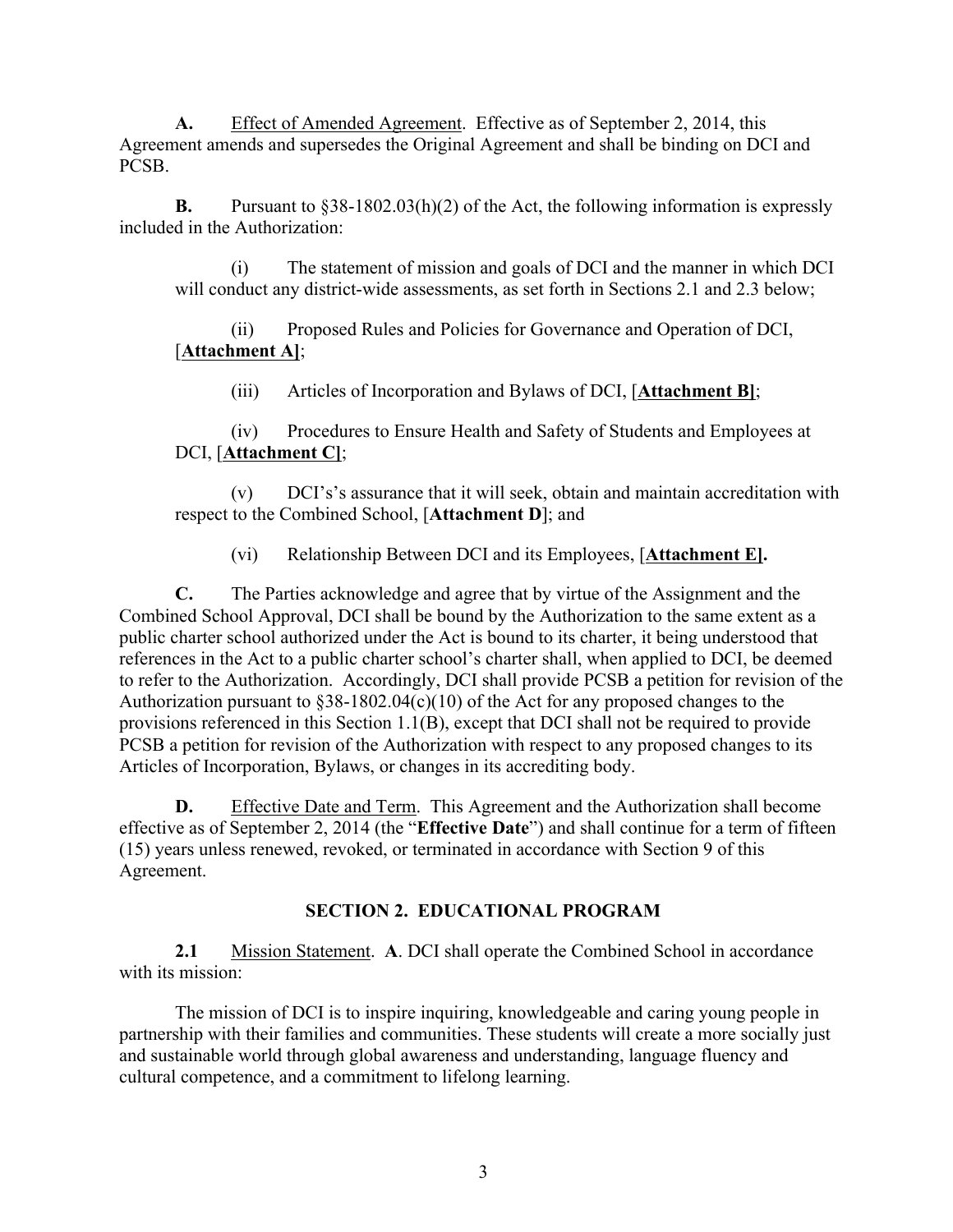**B.** DCI shall provide PCSB a petition for revision of this Authorization pursuant to §38-1802.04(c)(10) of the Act for any proposed changes to such mission.

**2.2** Age-Grade. **A.** In its first Academic Year, DCI shall provide instruction to students in grades 6 through 7. In subsequent Academic Years, DCI may provide instruction to students in accordance with Schedule I. **"Academic Year"** shall mean the fiscal year of DCI ending on June 30 of each calendar year.

**B.** DC shall provide PCSB a petition for revision of this Authorization pursuant to §38-1802.04(c)(10) of the Act in order to instruct students in any other age/grade.

**2.3** Goals and Academic Achievement Expectations. **A.** DCI has selected as its measure of student academic achievement expectations the indicators listed in the Elementary/Middle School Performance Management Framework (with respect to grades 6 through 8), and the High School Performance Management Framework (with respect to grades 9 through12) developed by PCSB (**"ES/MS and HS PMF" or "PMFs"**). Changes to any PMF implemented by PCSB after a public hearing and notice period for public comments, including changes in state assessments, performance indicators, floors, targets, and formulas, will automatically become part of the measurement of DCI's academic achievement expectations, unless DCI notifies PCSB that it is rejecting such changes and thereafter submits a petition for revision as described in clause (F) below; the School also adopts the following mission specific goals:

(i) Achieving International Baccalaureate (IB) Candidate Status by SY 2020- 21.

(ii) Language: Students will be assessed in accordance with American Council on the Teaching of Foreign Languages (ACTFL) standards and benchmarking. At least 50% of students who are continuing their language education from elementary school will be on track to achieve the ACTFL Advanced Mid to Advanced High Standards, as indicated by the STAMP (STAndards-based Measurement of Proficiency ) 4 assessment, by graduation. At least 50% of students who are either new to DCI or who switch their target language will be on track to achieve ACTFL Intermediate status, as indicated by the STAMP 4 assessment, by graduation.

(iii) 50% of students with disabilities and 50% of English Language Learners will earn the Middle Years Programme (MYP) certificate in tenth grade and either the IB Career-Related Certificate (IBCC) or IB Diploma Programme (DP) in the twelfth grade.

**B.** At the five-year review, DCI will earn at least 50% on the PMF in two of the most recent five years and not less than 45% for any of the past five years.

**C.** At the ten year review, DCI will earn at least 50% of the possible PMF points in two of the most recent five years and not under 45% for any of the past five years.

**D.** In order to be considered as meeting its goals and student achievement expectations at the fifteen year DCI Authorization renewal, DCI will need to earn 55% of possible PMF points in two of the most recent years and not under 45% for any of the past five.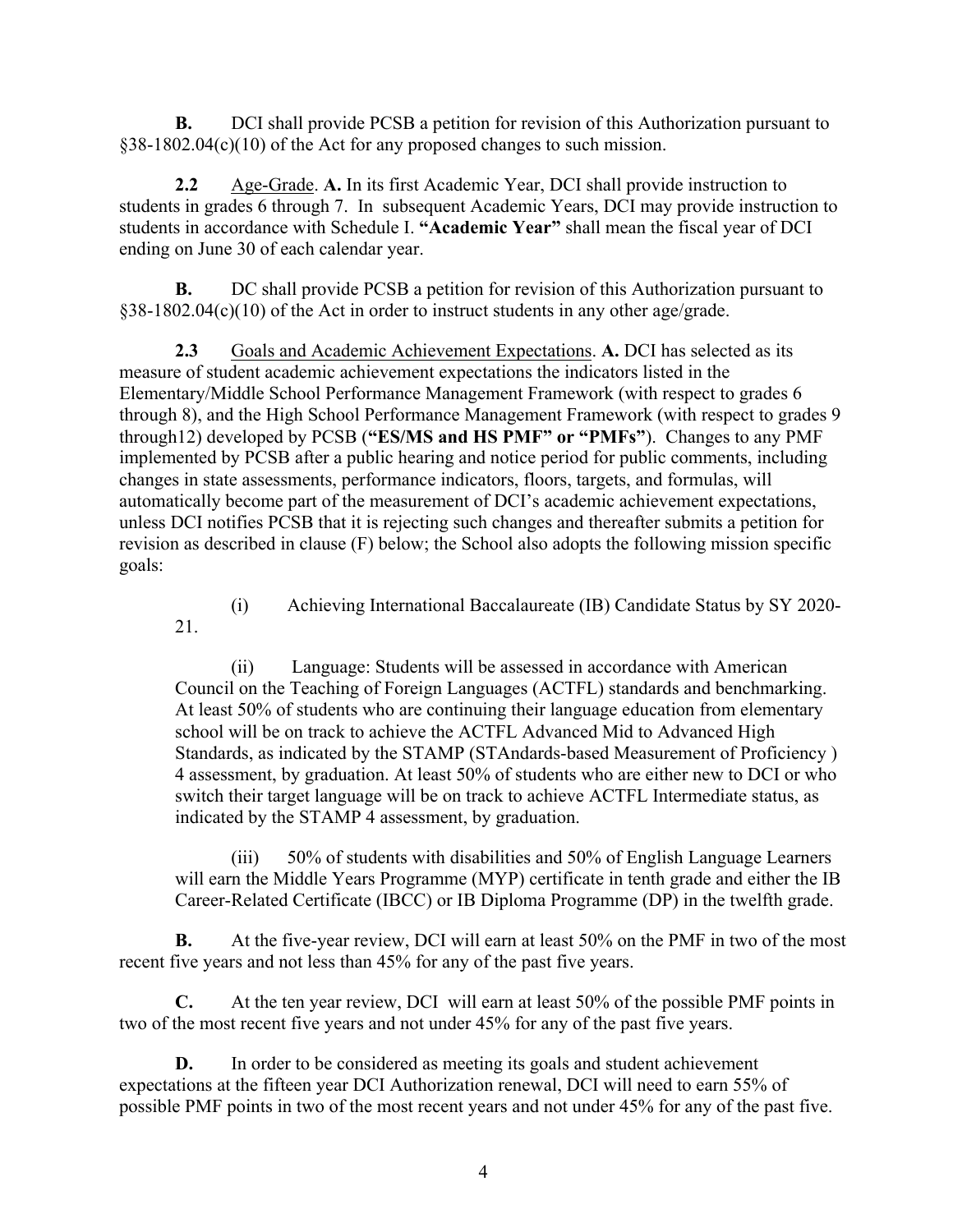**E.** If any of the above targets are not met, PCSB may determine DCI to have met its goals and academic achievement expectations if it has demonstrated consistent improvement over the course of the most recent five year period.

**F.** If PCSB makes changes to any PMF, DCI may elect not to accept the change; provided that DCI must petition PCSB for a revision to this Authorization pursuant to §38- 1802.04(c)(10) of the Act, whereby it expressly rejects such change and/or expressly modifies such change.

**G.** DCI shall conduct district wide assessments for its students as required by applicable law and shall report the scores to PCSB in a timely manner, if PCSB does not receive them directly from OSSE.

**H.** DCI shall provide PCSB a petition for revision to this Authorization pursuant to §38-1802.04(c)(10) of the Act for any proposed changes to its academic achievement expectations and/or goals outlined in this Section 2.3 that substantially amend the performance goals, objectives, performance indicators, measures, or other bases against which it will be evaluated by PCSB, or the manner in which DCI will conduct district-wide assessments, no later than April 1 prior to the Academic Year in which the proposed changes will be implemented.

**I.** Pursuant to the Assignment, and the Combined School Approval, the right and authority to operate the Combined School rests with DCI, which shall have all rights and obligations of a public charter school under the Act. Accordingly, the Combined School shall be evaluated as a whole, separate and distinct from the evaluation of each Member School, through the application of the requirements of the Act and this Agreement to DCI and the Combined School.

**2.4** Curriculum. **A.** DCI shall design and implement the educational program set forth in the Combined School Petition.

**B.** DCI shall have exclusive control over its instructional methods, consistent with §38-1802.04(c)(3)(a) of the Act, but DCI shall provide PCSB a petition for revision of this Authorization pursuant to  $$38-1802.04(c)(10)$  of the Act for any material change in the curriculum that results in a material change in its mission or goals, as set forth herein, no later than April 1 prior to the Academic Year in which the modified curriculum will take effect. DCI shall provide PCSB with any materials requested by PCSB in connection with the petition for revision of this Authorization. A change in textbooks, formative assessments, or other instructional resources shall not be deemed a material change.

**2.5** Students with Disabilities. **A.** DCI shall provide services and accommodations to students with disabilities in accordance with part B of the Individuals with Disabilities Education Act (20 U.S.C. §1411 *et. seq*.), the Americans with Disabilities Act of 1990 (42 U.S.C. 12101 *et. seq*.), Section 504 of the Rehabilitation Act of 1973 (20 U.S.C. 794), and any other federal requirements concerning the education of students with disabilities.

**B.** DCI shall operate as and be treated as a single LEA, distinct from the Member School LEAs. In the event that DCI decides to change its LEA status, it shall notify PCSB of its election in writing at least thirty (30) days prior to the first day of the Academic Year.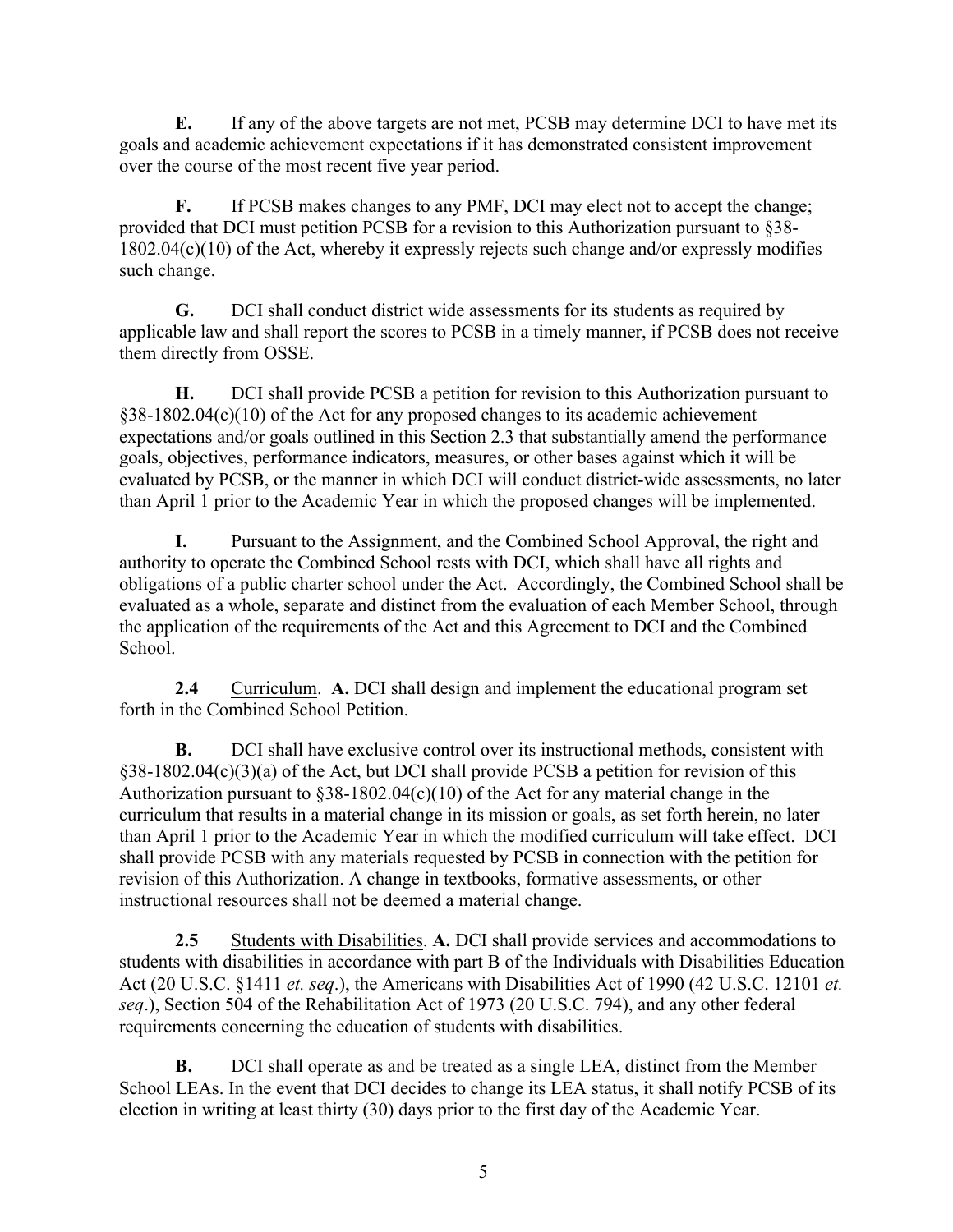#### **SECTION 3. ADMINISTRATION AND OPERATION**

**3.1** Location. **A.** The head office and academic campus of DCI shall be located at 3220 Sixteenth St NW, Washington, DC (the "**School Property**"). DCI has satisfied the preopening requirements listed in **Attachment F** in relation to its commencement of operations at the School Property in August 2014.

**B.** DCI shall not operate at a location other than the School Property unless DCI provides a written request for approval to PCSB at least three (3) months prior to its intended relocation. PCSB reserves the right to delay or prohibit DCI's opening at any new property until DCI has satisfied PCSB's pre-opening requirements as set forth in **Attachment F** in relation to such location.

**3.2** Enrollment. **A.** Pursuant to §38-1802.01(c-1) of the Act, enrollment in DCI shall be open to students in such grades who are residents of the District of Columbia, with priority given to students who are matriculating from any one of the Member Schools ("**Continuing Member School Students**") in each case to the extent of the number of seats reserved for the Continuing Students from each Member School. Students who are not residents of the District of Columbia may be enrolled at DCI to the extent permitted by §38-1802.06 of the Act. DCI shall determine whether each student resides in the District of Columbia according to guidelines established by the D.C. Office of the State Superintendent of Education (**"OSSE"**).

**B.** If the number of eligible applicants for enrollment at DCI for any Academic Year exceeds the number of spaces available for such Academic Year, DCI shall select students pursuant to the random selection process in **Attachment G**, in accordance with the requirements of the Act. The random selection process shall include (i) an annual deadline for enrollment applications that is fair and set in advance of the deadline; and (ii) a process for selecting students for each Academic Year (a) if applications submitted by the deadline exceed available spaces, and (b) if spaces become available after the beginning of the Academic Year. DCI shall provide PCSB with a written notice for of any material change to the random selection process at least thirty days prior to the date of the proposed implementation..

**C.** DCI shall maintain an enrollment of no more than 215 students in the first Academic Year and no more than 2156 students in subsequent Academic Years substantially in accordance with **Schedule I**. DCI shall provide PCSB a written request for approval for an increase in the maximum enrollment no later than three months before the requested change date with (i) evidence that (a) the Property has sufficient capacity to accommodate the increased enrollment, and (b) the quality of the educational program is satisfactory and will not deteriorate as a result of such increase; (ii) a revised Schedule I; and (iii) such other items as PCSB may request.

**3.3** Disciplinary Policies. **A.** DCI shall implement its student disciplinary policies and procedures, including policies and procedures for the suspension and expulsion of students, and shall provide a copy of those policies and procedures to students and parents within the first ten (10) days of the beginning of the school year, and provide a copy to PCSB as part of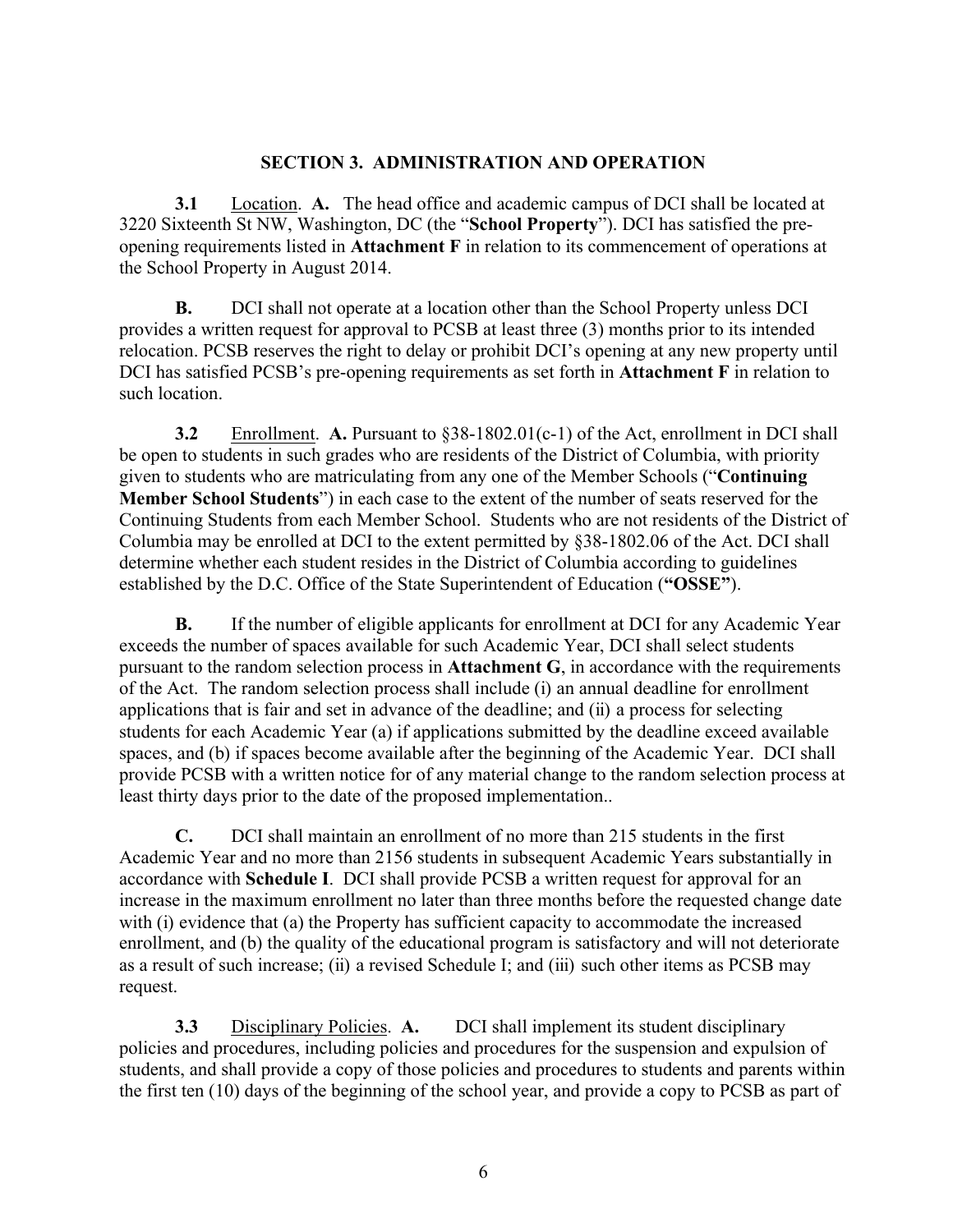the annual compliance reporting. Such policies and procedures shall be age/grade level appropriate and consistent with applicable law including, but not limited to, requirements for provision of alternative instruction, and federal laws and regulations governing the discipline and placement of students with disabilities. DCI agrees to provide PCSB with 60 days written notice prior to adoption of any material change to its Discipline Policies. A copy of DCI's current Discipline Policies (see **Attachment H**) has been submitted to PCSB.

**B.** Pursuant to PCSB's Attendance and Discipline Data Policy, DCI shall track suspensions and expulsions on a monthly basis using the data management reporting software identified by PCSB. If DCI operates two or more Campuses, it shall maintain, track, and report discipline data for each Campus separately.

**C.** DCI shall report any student expulsions or suspensions for longer than five days to PCSB within ten days of the expulsion or suspension and will maintain records of all expulsions and suspensions by it. If DCI operates two or more Campuses, it shall report the data for each Campus separately. "**Campus**" means a distinct grade-span, such as early childhood, elementary, middle, or high school or a combination of such.

**3.4** Complaint Resolution Process. Consistent with the requirements imposed by §38-1802.04(c)(13) of the Act, DCI shall establish an informal complaint resolution process and shall provide a copy to students, parents, and PCSB. Such policies and procedures shall be consistent with applicable law. DCI shall provide PCSB written notice of any material change to its complaint resolution process at least three (3) months prior to adoption.

**3.5** Operational Control. **A.** Consistent with §38-1802.04(c)(3) of the Act, DCI shall exercise exclusive control over its expenditures, administration, personnel and instructional methods, subject to limitations imposed on District of Columbia public charter schools in §38- 1802.04 of the Act.

**B.** Pursuant to  $\S$ §38-1802.01(c-1) and 1802.04(b) of the Act, DCI shall have the following powers consistent with the Act and the terms of this Agreement:

(i) to adopt a name and a corporate seal;

(ii) to acquire real property for use as DCI's facilities;

(iii) to receive and disburse funds for DCI purposes, including all funds that would otherwise be allocated to each Member School's Middle/High School;

(iv) subject to  $§38-1802.04$  (c)(1) of the Act; to make contracts and leases including agreements to procure or purchase services, equipment, and supplies;

(v) subject to  $§38-1802.04$  (c)(1) of the Act, to secure appropriate insurance;

(vi) to incur debt in reasonable anticipation of the receipt of funds from the general fund of the District of Columbia or the receipt of federal or private funds;

(vii) to solicit and accept any grants or gifts for DCI purposes;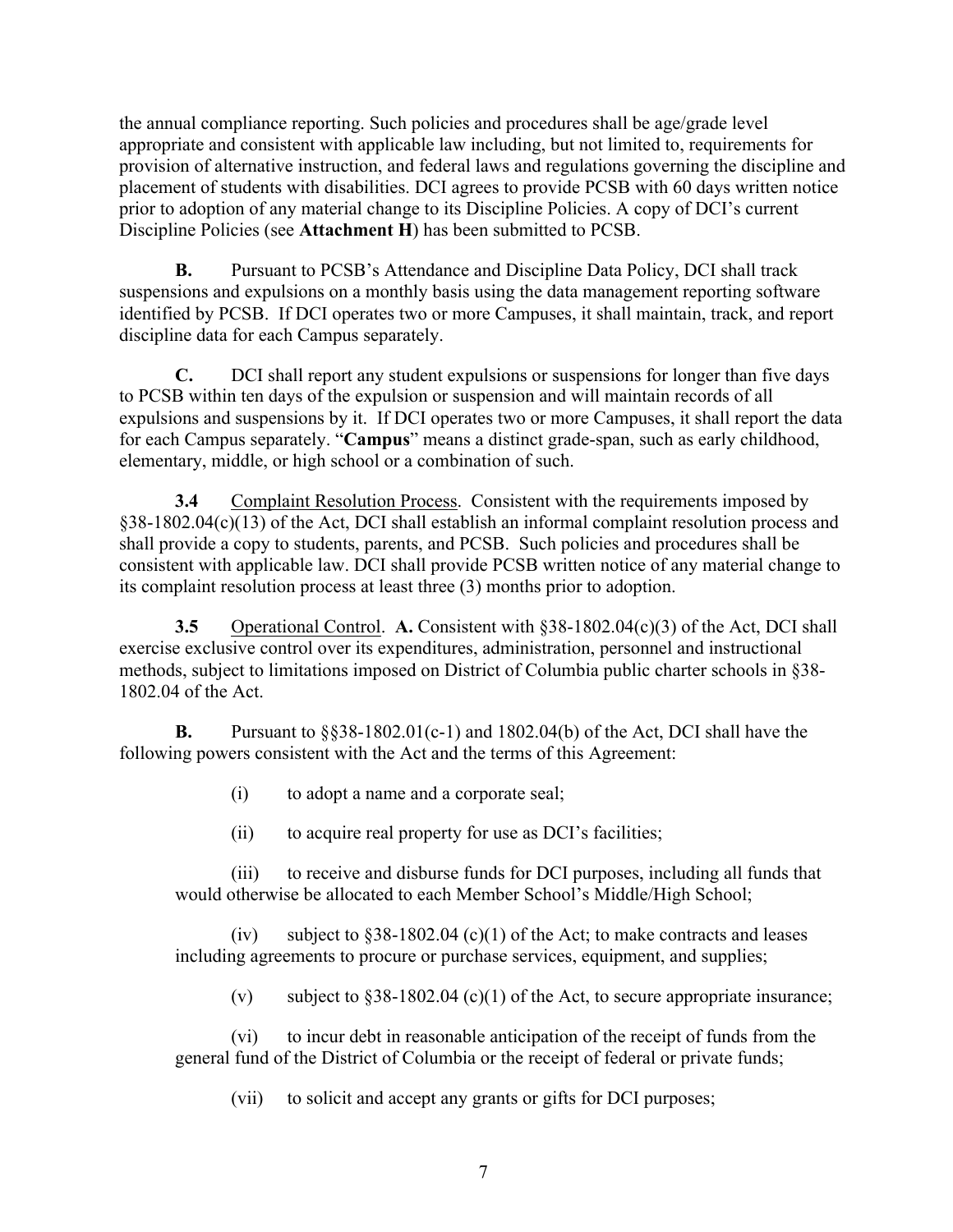(viii) to be responsible for DCI's operation, including preparation of a budget and personnel matters; and

(ix) to sue and be sued in its own name.

**3.6** Accreditation. **A.** Within five years of its opening, DCI shall seek, obtain and maintain accreditation from an appropriate accrediting agency as set forth in §38-1802(16) of the Act.

**B.** DCI shall provide PCSB with a written request for approval for any proposed changes to its accreditation.

**3.7** Nonsectarian. DCI shall be nonsectarian and shall not be affiliated with a sectarian school or religious institution.

#### **SECTION 4. GOVERNANCE**

**4.1** Organization. DCI is and shall remain a District of Columbia nonprofit corporation in accordance with the District of Columbia Nonprofit Corporation Act, as now and hereafter in effect, or any successor statute.

**4.2** Corporate Purpose.The purpose of DCI as set forth in its articles of incorporation shall be limited to the operation of a middle/high school on behalf of its public charter school members.

**4.3** Governance. **A.** DCI shall be governed by a Board of Trustees. The Board of Trustees are fiduciaries of DCI and shall operate in accordance with DCI's articles of incorporation and by-laws, this Agreement, and provisions of the Act and the District of Columbia Nonprofit Corporation Act.

**B.** Pursuant to §38-1802.04(c)(10) of the Act, the Board of Trustees shall provide PCSB with a written request for approval of any material change(s) to its articles of incorporation or bylaws within three (3) months of the effective date of such change.

**4.4** Composition. All members of the Board of Trustees shall be elected by the Board of Trustees and/or corporate members in accordance with the DCI Bylaws. Further, pursuant to §38-1802.05 of the Act, the Board of Trustees shall consist of an odd number of members, with a minimum of three (3) members and a maximum of fifteen (15) members, at least two of whom shall be parents of students currently attending DCI, and the majority of whom shall be residents of the District of Columbia.

**4.5** Authority. Pursuant to §38-1802.05 of the Act, the Board of Trustees of DCI shall have the final decision-making authority for all matters relating to the operation of DCI, consistent with this Agreement, the Act, and other applicable law; however nothing herein shall prevent the Board of Trustees from delegating decision-making authority to officers, employees, and agents of DCI. The Board of Trustees shall (i) set the overall policy for DCI; (ii) be responsible for overseeing the academic and fiscal integrity of DCI; and (iii) assure DCI's compliance with this Agreement and the Act.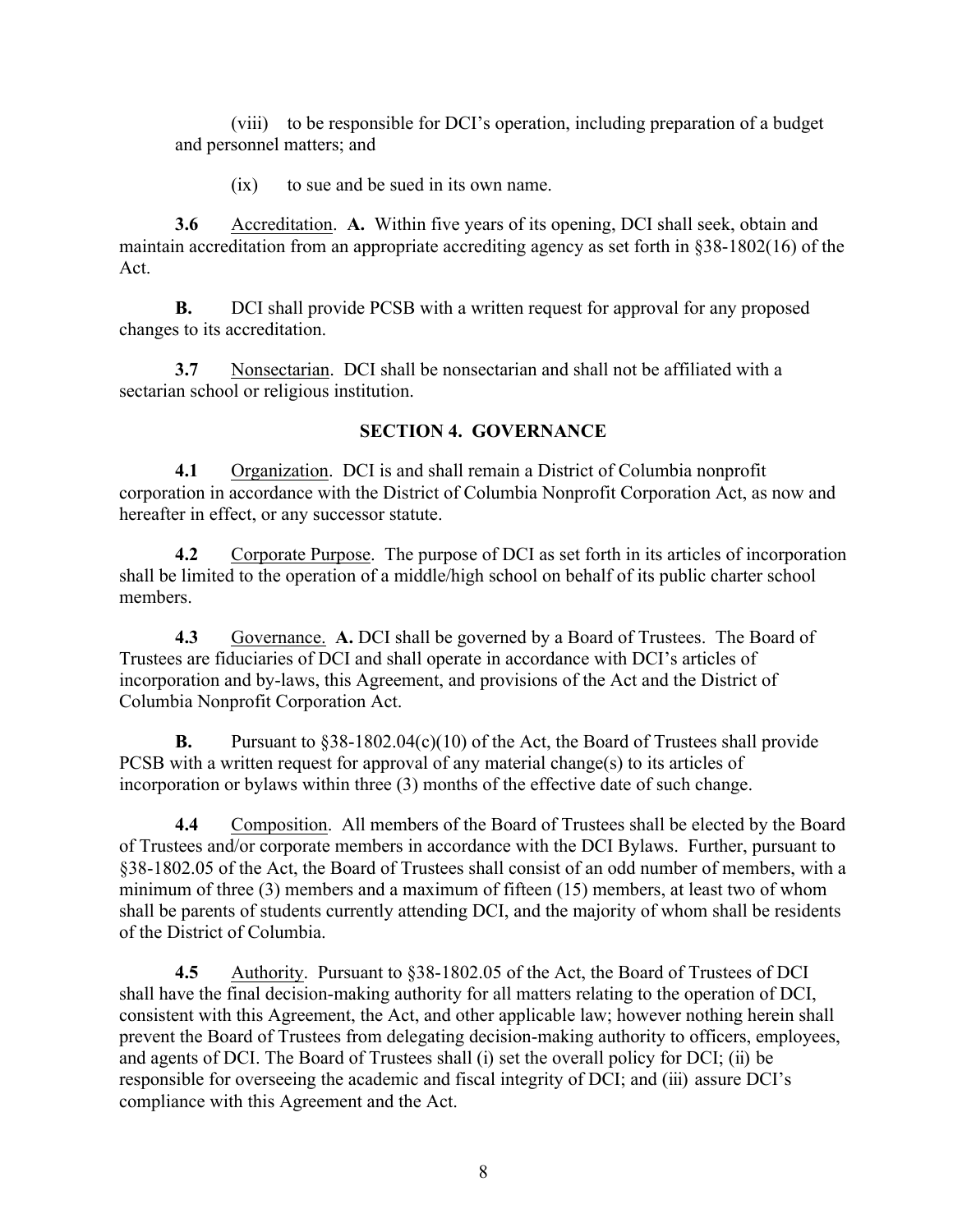#### **SECTION 5. FINANCIAL OPERATION AND RECORD KEEPING**

**5.1** Financial Management. DCI shall operate in accordance with Generally Accepted Accounting Principles (**"GAAP"**) and other generally accepted standards of fiscal management and sound business practices to permit preparation of the audited financial statements required of District of Columbia public charter schools in §38-1802.04(c)(11) of the Act. DCI's accounting methods shall comply in all instances with any applicable governmental accounting requirements.

**5.2** Tuition and Fees. DCI shall not charge tuition to any student attending DCI, other than a non-resident student in accordance with §38-1802.06(e) of the Act, unless such student would otherwise be liable for tuition costs under the Act. DCI may charge reasonable fees or other payment for after school programs, field trips, or similar student activities.

**5.3** Costs. DCI shall be responsible for all costs associated with its operation including the costs of goods, services, and any district-wide assessments or standardized testing required by this Agreement or by applicable law.

**5.4** Contracts. **A.** In accordance with §38-1802.04(c)(1), DCI shall provide PCSB with respect to any procurement contract awarded by it or any entity on its behalf and having a value equal to or exceeding \$25,000, not later than three (3) days after the date on which such award is made, (i) all bids for the contract received by it, if any; (ii) the name of the contractor who is awarded the contract; and (iii) the rationale for the award of the contract. PCSB may request copies of these procurement contracts to be provided to PCSB upon request. The foregoing shall not apply to any contract for the lease or purchase of real property by DCI, any employment contract for a staff member, or any management contract between it and a management company designated in its petition.

**B.** The School Corporation shall petition PCSB to amend its authorization pursuant to the requirements of  $§38-1802.04(c)(10)$  prior to entering into a contract with a third party for the management of the School (a **"School Management Contract"**). The School Corporation shall petition PCSB to amend its authorization pursuant to the requirements of §38- 1802.04(c)(10) prior to canceling; terminating; or materially amending, modifying, or supplementing any School Management Contract.

**C**. The School Corporation shall award "interested party contracts" or "conflicting interest contracts," as those terms are defined in PCSB's Submission of Procurement Contracts and Board of Trustees Meeting Minutes Policy, effective September 15, 2014, and as amended thereafter, pursuant to such PCSB policy, and in accordance with the School Corporation's conflict of interest policies and procedures, to the extent that the School Corporation's policies are not inconsistent with PCSB's policy.

**D.** DCI shall disclose to all third parties entering into contracts with it that PCSB does not have any responsibility for the debts or action of the School Corporation or the School. DCI shall not purport to act as the agent of PCSB or the government of the District of Columbia with respect to any contract.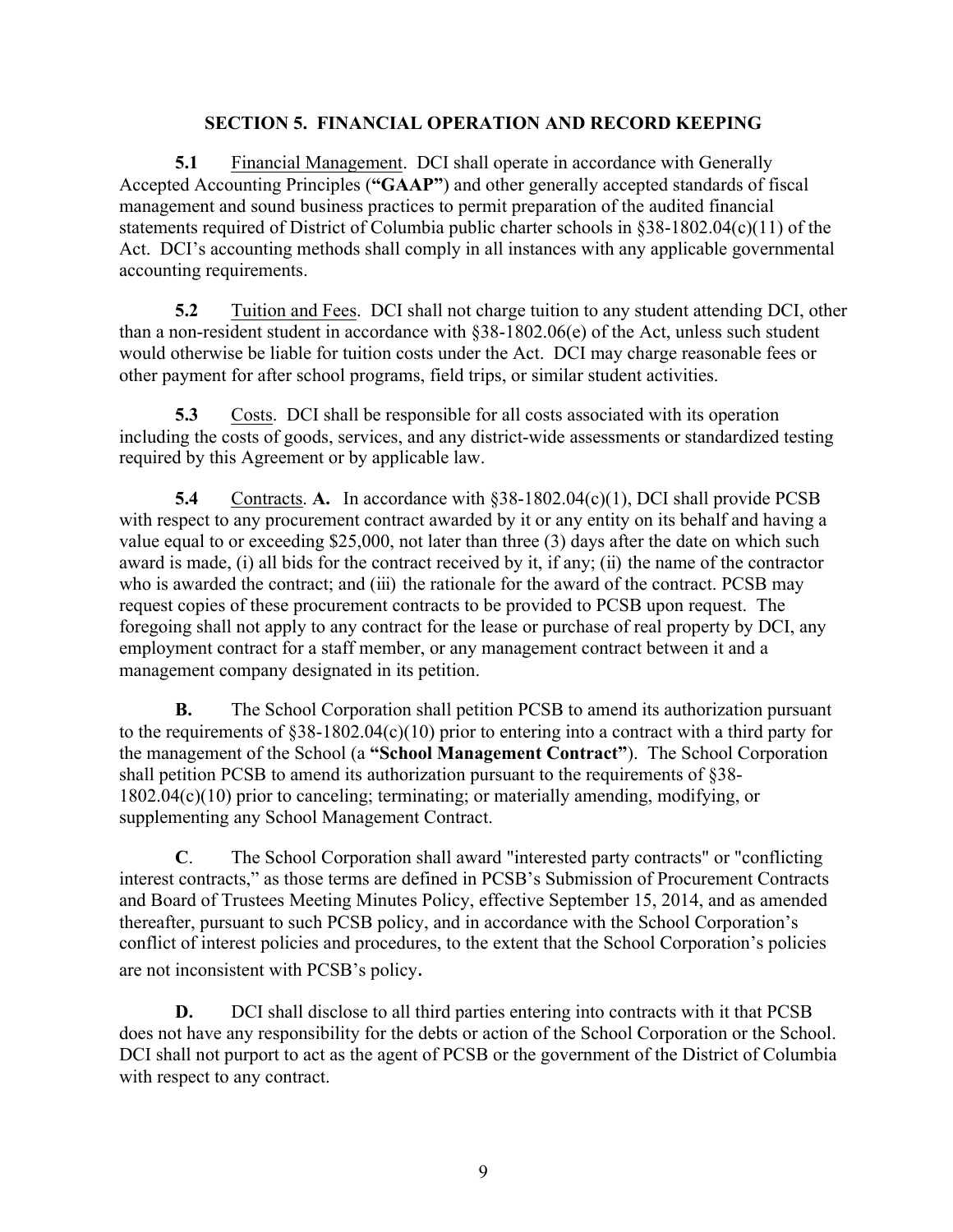**5.5** Insurance. DCI shall procure and maintain appropriate insurance sufficient to cover its operations. All insurers shall be independent brokers licensed in the District of Columbia. All insurance policies shall be endorsed to name the Board of Trustees and its directors, officers, employees, and agents as additional insureds. The Board of Trustees shall provide annual proof of insurance overage sufficient to cover its operations as determined by its Board of Trustees to be reasonably necessary, subject to the availability of such insurance on commercially reasonable terms. DCI's current insurance certificate is attached at Attachment I.

**5.6** Tax-Exempt Status.DCI shall obtain and maintain tax-exempt status from the federal government and the District of Columbia.

**5.7** Enrollment and Attendance Records. **A.** DCI shall keep records of student enrollment and daily student attendance that are accurate and sufficient to permit preparation of the reports described in Section 7 below.

**B.** If DCI operates two or more Campuses under this Authorization, each Campus shall maintain and submit distinct and unique enrollment and attendance records to PCSB and in state and federal reports.

**5.8** Board of Trustee Meeting Minutes. DCI shall maintain copies of all minutes of meetings of its Board of Trustees, including any actions of the Board of Trustees taken by unanimous written consent in lieu of a meeting, certified by an officer of DCI or a member of the Board of Trustees as to their completeness and accuracy. DCI shall make such documents available for inspection by PCSB, its officer, employees, or agents upon request.

#### **SECTION 6. PERSONNEL**

**6.1** Relationship. All employees hired by DCI shall be employees of DCI and, consistent with §38.1802.07(c) of the Act, shall not be considered to be an employee of the District of Columbia government for any purpose.

**6.2** Hiring. DCI shall perform an initial background check with respect to each employee and each person who regularly volunteers at the School Property more than ten hours a week prior to the commencement of such employment or volunteer assignment. DCI shall consider the results of such background checks in its decision to employ or utilize such persons. From time to time as established by DCI, it shall conduct random background checks on each employee and each person who regularly volunteers at the Property more than ten hours a week, but at a minimum once every two years.

## **SECTION 7. REPORTING REQUIREMENTS**

**7.1** Annual Reports. DCI shall deliver to PCSB, by a date specified by PCSB, an annual report in a format acceptable to PCSB which shall include all items required by §38- 1802.04(c)(11)(B) of the Act (the **"Annual Report"**). The Annual Report shall include an assessment of compliance with the performance goals, objectives, standards, indicators, targets, or any other basis for measuring its performance as PCSB may request. DCI shall permit any member of the public to view such report on request, at reasonable times and with reasonable notice.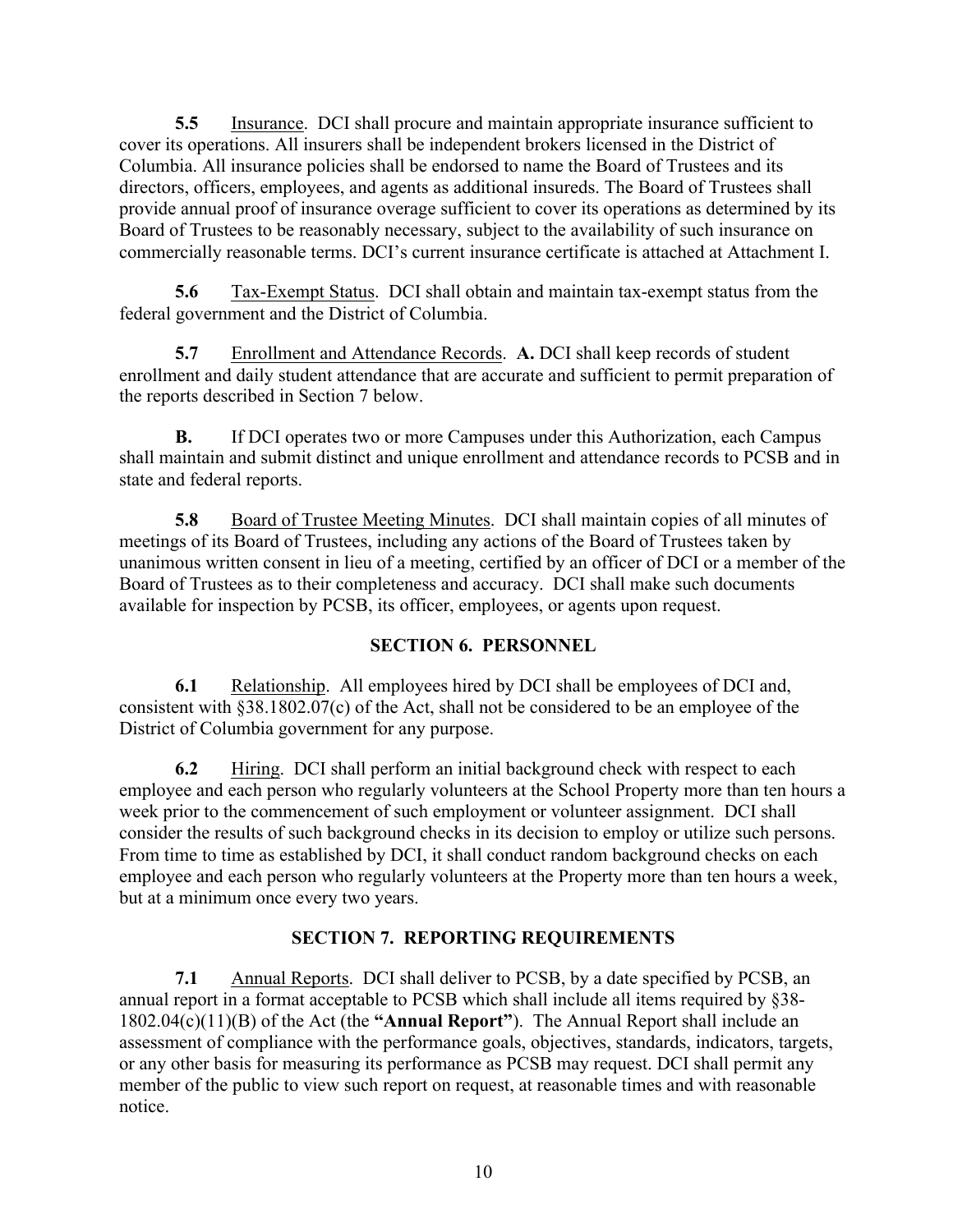**7.2** Audited Financial Statements. As soon as available but no later than one hundred and twenty (120) days after the end of each Academic Year, DCI shall deliver to PCSB financial statements audited by an independent certified public accountant or accounting firm who shall be selected from an approved list developed pursuant to  $\S 38-1802.04(c)(11)(B)(ix)$  of the Act in accordance with GAAP and government auditing standards for financial audits issued by the Comptroller General of the United States. Such audited financial statements shall be made available to the public upon request. These statements may include supplemental schedules as required by PCSB.

**7.3** Interim Financial Reports. Unless otherwise notified by PCSB, DCI shall prepare and submit to PCSB within thirty days after the end of each Interim Period starting with the Interim Period beginning July 1, 2014, (i) the balance sheet of DCI at the end of such Interim Period and the related statements of income and cash flows of DCI for such Interim Period and for the period from the beginning of the then current Academic Year to the end of such Interim Period, all in reasonable detail and certified by the treasurer or chief financial officer of DCI that they fairly present, in all material respects, the financial condition of DCI as of the dates indicated and the results of their operations and their cash flows for the periods indicated, subject to changes resulting from audit and normal year-end adjustments; and (ii) notes to the balance sheet describing the financial status of DCI including contributions (monetary or in-kind) in excess of \$500 and fundraising efforts for such Interim Period and for the period from the beginning of the then current Academic Year to the end of such Interim Period. These reports may include supplemental schedules as required by PCSB. **"Interim Period"** shall mean monthly, and from time to time thereafter, upon written notice by PCSB to DCI, the period designated by PCSB in such notice.

**7.4** Budget. No later than June 1 of each Academic Year, DCI shall submit to PCSB its budget, including an annual operating budget, an annual capital budget, and cash flow projections (collectively, a **"Budget"**) for the next succeeding Academic Year. DCI's initial Budget shall be in accordance with the Budget submitted with the Combined School Petition. If PCSB has previously notified DCI in writing that the Combined School is on probation for fiscal management reasons and such notice has not been rescinded in writing, DCI may only implement a Budget with the prior written approval of PCSB. PCSB may specify the format and categories and information contained in the Budget.

**7.5** Enrollment Census.DCI shall provide OSSE with the student enrollment data required to be provided by District of Columbia Public Charter Schools pursuant to §38-  $1802.04(c)(12)$  of the Act. Such report shall be in the format required by OSSE for similar reports from District of Columbia Public Schools, and all counts of students shall be conducted in a manner comparable to that required by OSSE for enrollment counts by District of Columbia Public Schools.

**7.6** Attendance Data. No later than fifteen (15) days after the end of each month during the Academic Year and during summer school, if offered, DCI shall provide student daily attendance data, including present, tardy, partial-day absence, excused absence, and unexcused absence using attendance management reporting software identified by PCSB. If DCI operates two or more Campuses under this Authorization, each Campus shall maintain and submit to PCSB distinct and unique attendance data.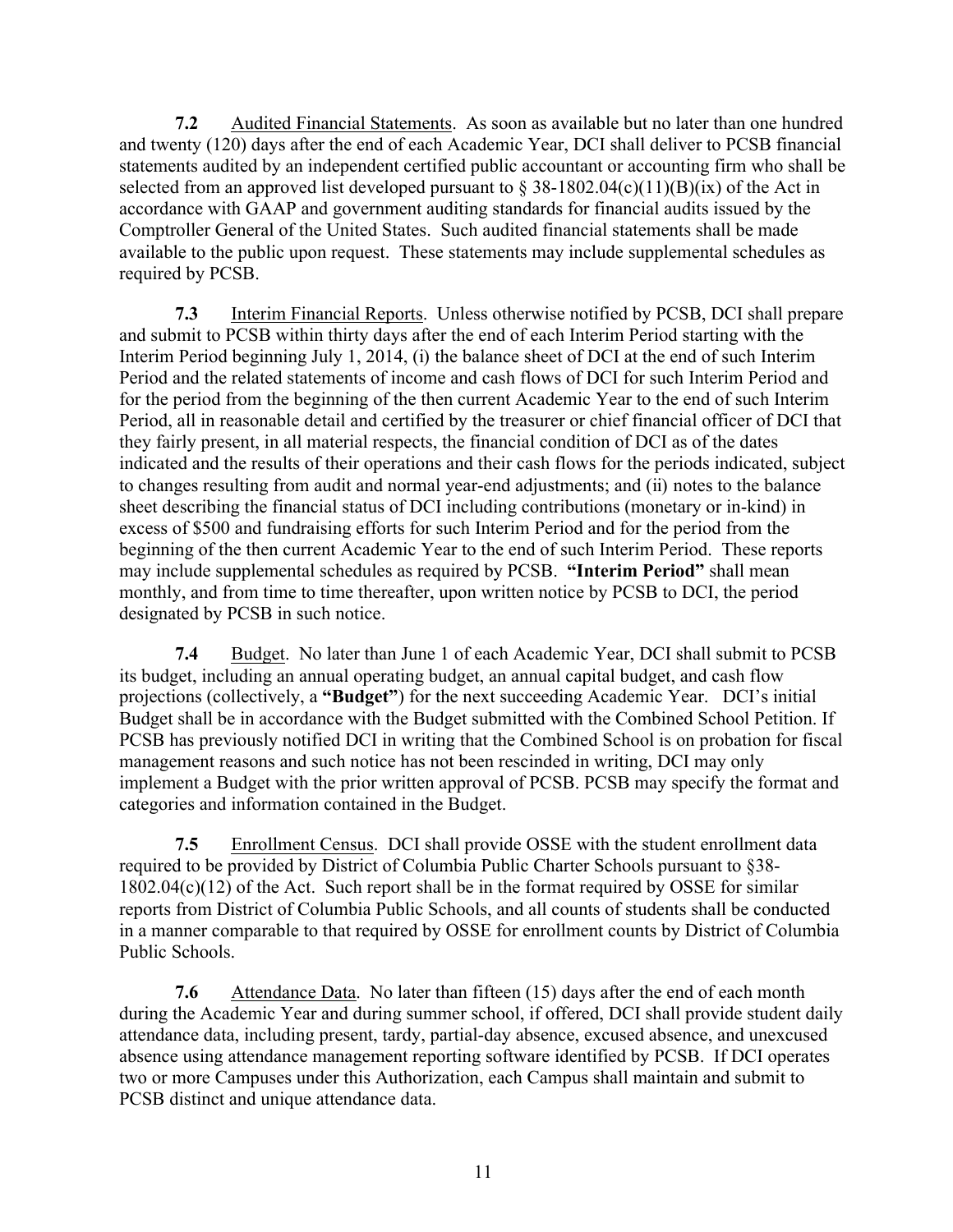**7.7** Key Personnel Changes. The chair of the Board of Trustees or an officer of DCI shall provide notice within five days of the chair of the Board of Trustees or an officer of DCI receiving written notice of the intended departure of a person from his or her position with DCI who is a member of the Board of Trustees, an officer of DCI, or other key personnel as identified by position in Attachment J (but no later than the time DCI announces such departure publicly) to PCSB identifying the person, the position such person is leaving, the date of such departure, and the actions DCI has taken or intends to take to replace such person.

**7.8** Authorizations. Within forty-five (45) days after the end of each Academic Year, DCI shall provide a certification by an officer of DCI or its Board of Trustees that all Authorizations required for its operation and the lease or sublease, if any, of the School Property remain in full force and effect. If DCI receives written notice, of any alleged failure to comply with the terms or conditions of any Authorization, DCI shall provide PCSB, within seven (7) days of receiving such notice, a report detailing the nature and date of such notice and DCI's intended actions in response. **"Authorizations"** shall mean any consent, approval, license, ruling, permit, certification, exemption, filing, variance, order, decree, directive, declaration, registration, or notice to, from, or with any governmental authority that is required in order to operate the School.

**7.9** Events of Default. DCI shall promptly report to PCSB any written notice of default or claim of material breach it receives that seriously jeopardizes its continued operation or that of the member public charter schools including: (i) any claim there has been a material breach of any contract that affects the operation of DCI; (ii) any claim or notice of a default under any financing obtained by DCI; and (iii) any claim that DCI has failed to comply with the terms and conditions of any Authorizations required to operate the Property. The report shall include an explanation of the circumstances giving rise to the alleged default or breach and DCI's intended response.

**7.10** Litigation. DCI shall promptly report to PCSB the institution of any material action, arbitration, government investigation, or other legal proceeding against it or any property thereof (collectively **"Proceedings"**) and shall keep PCSB apprised of any material developments in such Proceedings. In its annual report (7.1), DCI shall provide PCSB a schedule of all Proceedings involving any alleged liability or claim of a material nature or, if there has been no change since the last report, a statement to that effect.

**7.11** Certificates of Insurance. No later than August 15 of each Academic Year, DCI shall deliver to PCSB a certificate of insurance with respect to each insurance policy required pursuant to Section 5.5. Such certification shall be executed by each insurer providing insurance hereunder or its authorized representative and shall identify underwriters, the type of insurance, the insurance limits, and the policy term. DCI shall furnish PCSB with copies of all insurance policies or other evidence of insurance required pursuant to Section 5.5 above upon request.

**7.12** Reports Required by the Act. DCI shall comply with all reporting requirements imposed by the Act on District of Columbia public charter schools and shall provide PCSB with a copy of each such report at the time it provides the report as required by the Act.

#### **SECTION 8. COMPLIANCE**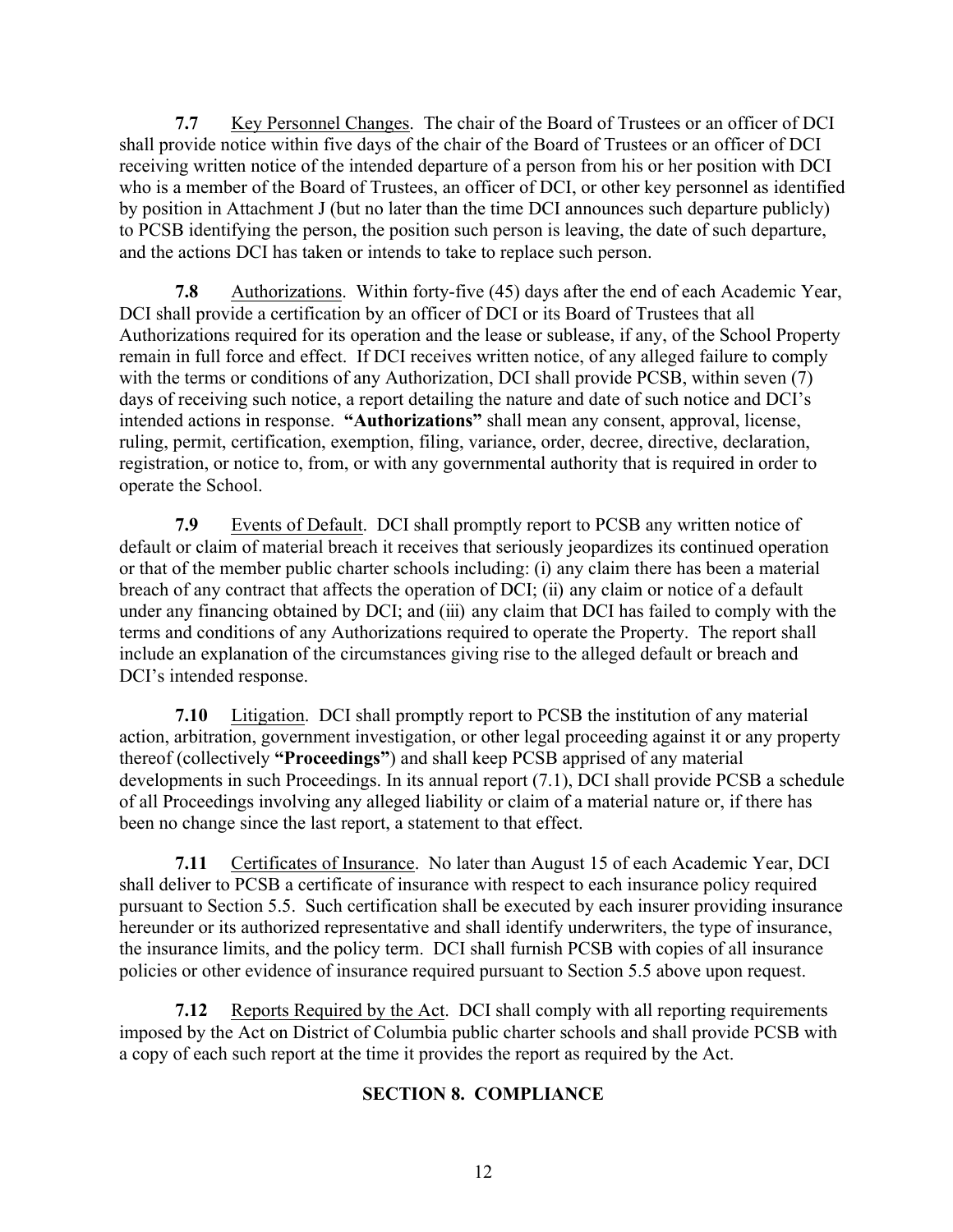**8.1** Compliance With Applicable Laws. DCI shall operate at all times in accordance with the requirements imposed by the Act on District of Columbia public charter schools and all other applicable District of Columbia and federal laws subject to the limitations in Sections 8.2 and 8.3 below or from which DCI is not otherwise exempt, and District of Columbia and federal provisions prohibiting discrimination on the basis of disability, age, race, creed, color, gender, national origin, religion, ancestry, sexual orientation, gender identification or expression, marital status, or need for special education services.

**8.2** Waiver of Application of Duplicate and Conflicting Provisions. Pursuant to §38- 1802.10(d) of the Act, no provision of any law regarding the establishment, administration, or operation of public charter schools in the District of Columbia shall apply to the School Corporation or PCSB to the extent that the provision duplicates or is inconsistent with the Act.

**8.3** Exemption From Provisions Applicable to D.C. Public Schools. Consistent with the exemption granted to District of Columbia public charter schools pursuant to §38-  $1802.04(c)(3)(B)$  of the Act, DCI shall be exempt from District of Columbia statutes, policies, rules, and regulations established for the District of Columbia Public Schools by OSSE, Board of Education, Mayor, or District of Columbia Council, except as otherwise provided in the Charter or in the Act.

**8.4** Cooperation. DCI shall, and shall cause its Board of Trustees, officers, employees, and contractors to, cooperate with PCSB, its staff, and its agents in connection with PCSB's obligations to monitor it.

**8.5** Access. Upon reasonable notice, DCI shall grant to PCSB, its officers, employees, or agents, access to its property, books, records, operating instructions and procedures, curriculum materials, and all other information with respect to its operation that PCSB may from time to time request, and allow copies to be made of the same and shall cooperate with PCSB, its officers, employees, or agents, including allowing site visits as PCSB considers necessary or appropriate for the purposes of fulfilling its oversight responsibilities consistent with §38-1802.11(a) of the Act, provided that the review or access will not unreasonably interfere with the operation of the school and DCI.

**8.6** Notice of Concern.If PCSB determines through its oversight of DCI that any condition exists that (i) seriously jeopardizes the continued operation of DCI, or any of its Campuses, or its Property; (ii) is substantially likely to satisfy the conditions for revocation of this Authorization pursuant to §38-1802.13 of the Act; and/or (iii) threatens the health, safety, or welfare of its students, then PCSB may issue a written notice to DCI stating the reasons for its concerns and inquiry (**"Notice of Concern"**). Upon receipt of such notice and upon request of PCSB, DCI shall meet with PCSB to discuss PCSB's concerns and DCI's response to PCSB's Notice of Concern.

**8.7** Administrative Fee. DCI shall pay annually to PCSB, no later than November 15 of each Academic Year, the maximum amount permitted by the Act to cover the administrative responsibilities of PCSB. Notwithstanding the foregoing, PCSB shall not seek any remedy against DCI for failure to timely pay such fee if DCI shall not have received the fall allocation of its annual Academic Year funding from the government of the District of Columbia by such date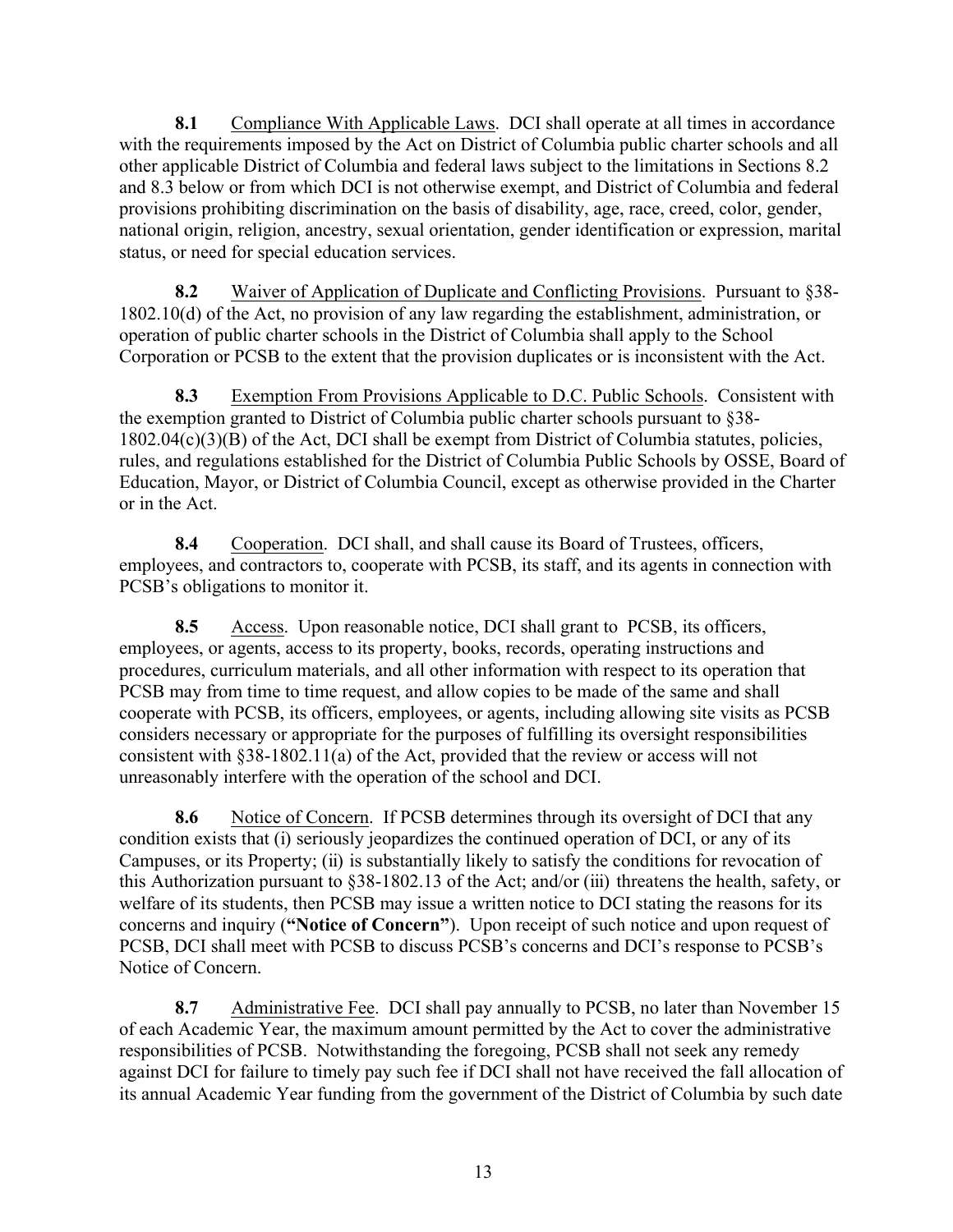provided that DCI pays PCSB such fee within five (5) business days of its receipt of such funding.

# **SECTION 9. AUTHORIZATION RENEWAL, REVOCATION, AND TERMINATION**

**9.1** Authorization Renewal. DCI may seek to renew the Authorization as provided in this Agreement and pursuant to §38-1802.12 of the Act. If such renewal is granted by PCSB in accordance with the Act, PCSB and DCI shall (i) renew this Agreement with amendments satisfactory to PCSB and DCI; or (ii) enter into a substitute agreement satisfactory to PCSB and DCI.

**9.2** Authorization Revocation. **A.** Pursuant to §38-1802.13 of the Act, PCSB may revoke the Authorization if PCSB determines that DCI has (i) committed a violation of applicable law or a material violation of the conditions, terms, standards, or procedures set forth in this Agreement, including violations relating to the education of children with disabilities; or (ii) failed to meet the goals and student academic achievement expectations set forth herein.

**B.** Pursuant to § 38-1802.13 of the Act, PCSB shall revoke the Authorization if PCSB determines that DCI (i) has engaged in a pattern of nonadherence to generally accepted accounting principles; (ii) has engaged in a pattern of fiscal mismanagement; or (iii) is no longer economically viable.

**C.** PCSB agrees that it shall consider revocation of the Authorization solely as a result of its violations and/or failure to achieve goals specific to it, and that the revocation of any Member School's charter authority shall not affect the status of such Authorization of DCI or the charter authority of any other Member School.

**D.** If DCI operates two or more Campuses, PCSB has the authority to propose revocation of DCI's Authorization in relation to the entire combined program or to propose closure of any of its Campus individually pursuant to failures or violation of 9.2(A) or (B) of this section.

**9.3** Termination. This Agreement shall terminate upon revocation, nonrenewal or relinquishment of Authorization rights, or by mutual written agreement of the parties hereto.

**9.4** Probation and Corrective Action. **A**. If PCSB proposes to revoke the Authorization of DCI pursuant to §38-1802.13(a) of the Act, PCSB may, as an alternative to revocation of the Authorization, place DCI on probation and require DCI, in consultation with PCSB, to develop and implement a written corrective action plan (**"Corrective Plan"**). The Corrective Plan shall include the reasons for the proposed revocation of Authorization of DCI under §38-1802.13(a), the terms and conditions of probation and the results DCI shall achieve to avoid revocation. Although PCSB may elect to enter into a Corrective Plan with DCI as an alternative to revocation, nothing herein shall require PCSB to place DCI or any of its Campuses on probation or develop a Corrective Plan.

**B**. If PCSB elects to place the School or one of the School's Campuses on probation and enters into a Corrective Plan with the School Corporation, the School Corporation shall provide PCSB a written request for approval five (5) business days prior to taking any of the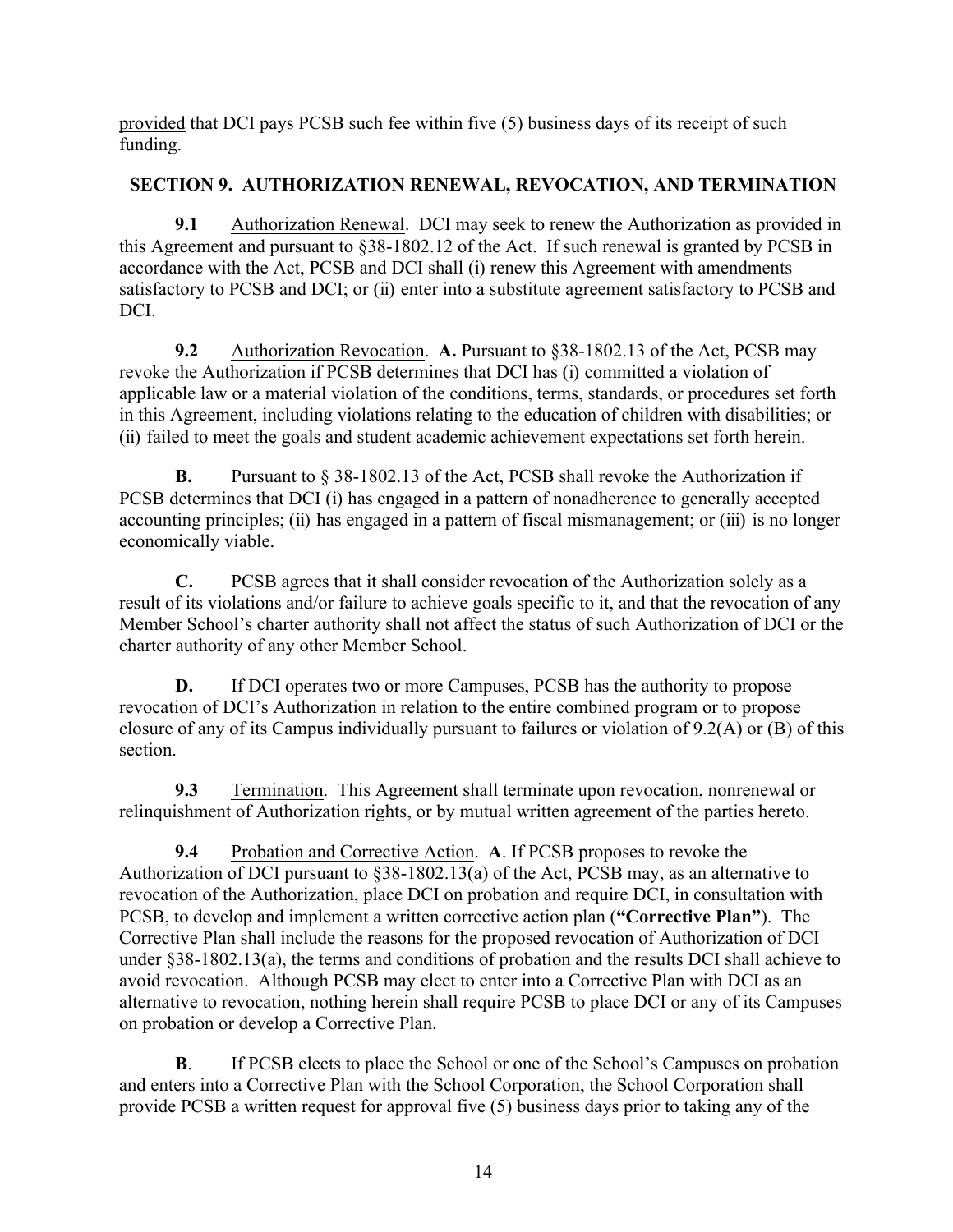following actions: (a) waiving any material default under, or material breach of, any School Management Contract; (b) taking any action affecting or waiving or failing to enforce any material right, interest, or entitlement arising under or in connection with any School Management Contract; (c) taking any action affecting any material provision of any School Management Contract or the performance of any material covenant or obligation by any other party under any School Management Contract; or (d) providing any notice, request, or other document permitted or required to be provided pursuant to any School Management Contract affecting any material rights, benefits, or obligations under any such School Management Contract in any material respect.

**9.5** Mandatory Dissolution. **A.** In accordance with §38-1802.13a of the Act, DCI shall dissolve if this Authorization (i) has been revoked by PCSB; (ii) has not been renewed by PCSB; or (iii) has been voluntarily relinquished by DCI. Mandatory dissolution is only applicable in the case of revocation, non-renewal or voluntary relinquishment of Authorization of DCI and is not applicable in the case of a Campus closure pursuant to 9.2(D).

**B**. In the event of dissolution of DCI, PCSB, in consultation with the Board of Trustees of DCI, shall develop and execute a plan for (iv) liquidating DCI's assets in a timely fashion and in a manner that will achieve maximum value; (v) discharging DCI's debts; and (vi) distributing any remaining assets in accordance with § 38-1802.13a of the Act.

#### **SECTION 10. OTHER PROVISIONS**

**10.1** Applicable Law. This Agreement and the rights and obligations of the parties hereunder shall be governed by, subject to, construed under, and enforced in accordance with, the laws of the District of Columbia, without regard to conflicts of laws principles.

**10.2** Failure or Indulgence Not Waiver; Remedies Cumulative. No failure or delay on the part of PCSB in the exercise of any power, right, or privilege hereunder shall impair such power, right, or privilege or be construed to be a waiver of any default or acquiescence therein, nor shall any single or partial exercise of any such power, right, or privilege preclude other or further exercise thereof or of any other power, right, or privilege. All rights and remedies existing under this Agreement are cumulative to, and not exclusive of, any rights or remedies otherwise available.

**10.3** Counterparts and Electronic Signature or Signature by Facsimile. This Agreement and any waivers, consents, or supplements executed in connection herewith may be signed in any number of counterparts and by different parties hereto in separate counterparts, each of which when so executed and delivered shall be deemed an original, but all such counterparts together shall constitute but one and the same instrument; signature pages may be detached from multiple separate counterparts and attached to a single counterpart so that all signature pages are physically attached to the same document. Electronic signatures or signatures received by facsimile by either of the parties shall have the same effect as original signatures.

**10.4** Entire Agreement; Amendments. This Agreement, together with all the attachments hereto, constitutes the entire agreement of the parties and all prior representations,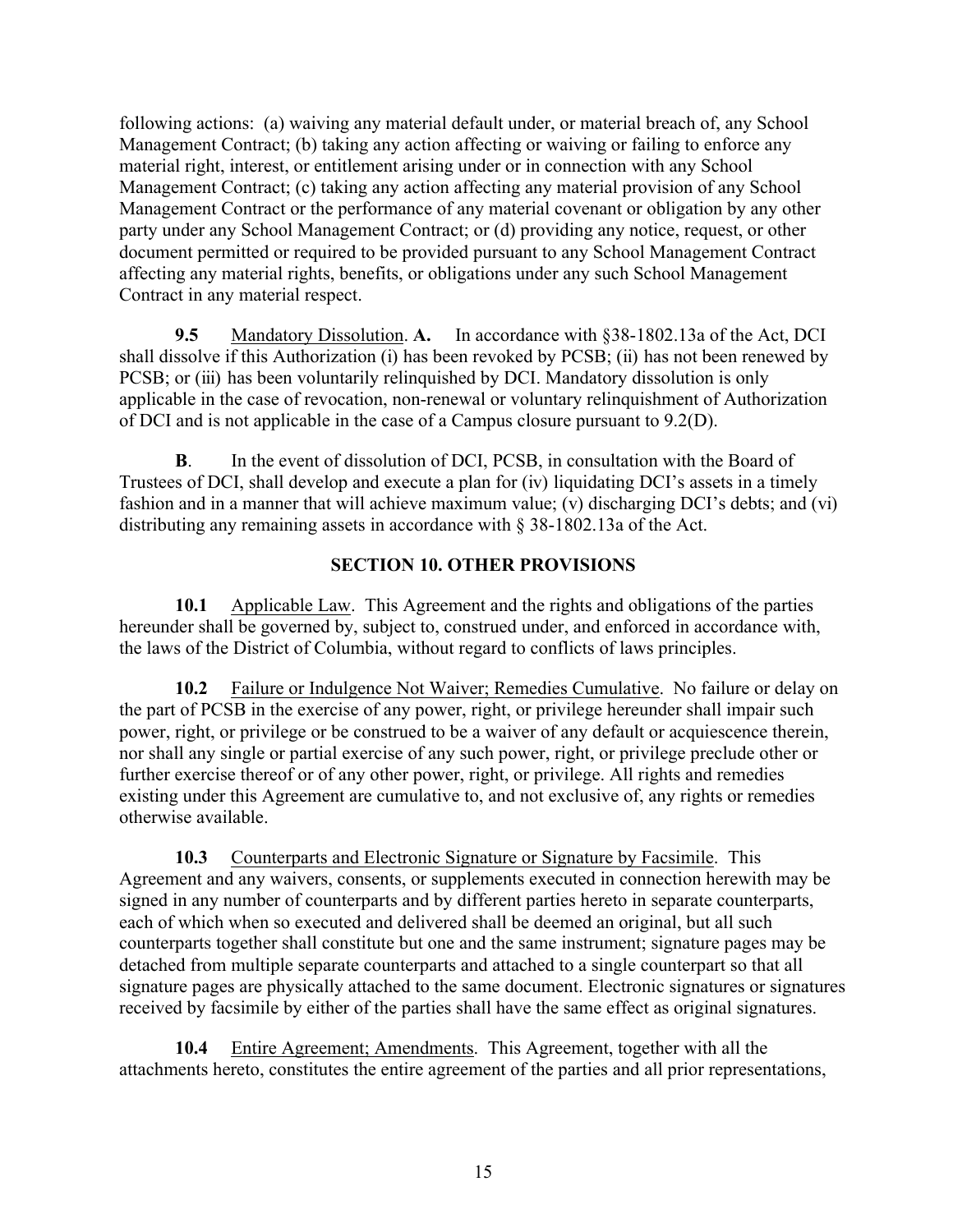understandings, and agreements are merged herein and superseded by this Agreement. This Agreement may be amended or modified only by written agreement of the parties hereto.

**10.5** Severability. In case any provision in or obligation under this Agreement shall be invalid, illegal, or unenforceable, the validity, legality, and enforceability of the remaining provisions or obligations shall not in any way be affected or impaired thereby.

**10.6** Assignment. This Agreement runs solely and exclusively to the benefit of DCI and PCSB and shall not be assignable by either party; provided that if PCSB shall no longer have authority to charter public schools in the District of Columbia, PCSB may assign this Agreement to any entity authorized to charter or monitor public charter schools in the District of Columbia.

**10.7** No Third Party Beneficiary. Nothing in this Agreement expressed or implied shall be construed to give any Person other than the parties hereto any legal or equitable rights under this Agreement. **"Person"** shall mean and include natural persons, corporations, limited liability companies, limited liability associations, companies, trusts, banks, trust companies, land trusts, business trusts, or other organizations, whether or not legal entities, governments, and agencies, or other administrative or regulatory bodies thereof.

**10.8** Waiver. No waiver of any breach of this Agreement shall be held as a waiver of any other subsequent breach.

**10.9** Construction. This Agreement shall be construed fairly as to both parties and not in favor of or against either party, regardless of which party drafted the underlying document.

**10.10** Dispute Resolution. Neither PCSB nor DCI shall exercise any legal remedy with respect to any dispute arising under this Agreement without first providing written notice to the other party hereto describing the nature of the dispute, and thereafter, having representatives of PCSB and DCI meet to attempt in good faith to resolve the dispute. Nothing contained herein, however, shall restrict PCSB's ability to revoke, not renew, or terminate this Authorization pursuant to §38-1802.13 of the Act and Sections 9.1, 9.2, and 9.3 above of this Agreement.

**10.11** Notices. Unless otherwise specifically provided herein, any notice or other communication herein required or permitted to be given shall be in writing and shall be deemed to have been given when (i) sent by email provided that a copy also is mailed by certified or registered mail, postage prepaid, return receipt requested; (ii) delivered by hand (with written confirmation of receipt); or (iii) received by the addressee, if sent by a nationally recognized overnight delivery service (receipt requested) or certified or registered mail, postage prepaid, return receipt requested, in each case to the appropriate addresses set forth below (until notice of a change thereof is delivered as provided in this Section 10.11) shall be as follows:

If to PCSB:

District of Columbia Public Charter School Board 3333 14<sup>th</sup> St., NW; Suite 210 Washington, D.C. 20010 Attention: Scott Pearson, Executive Director spearson@dcpcsb.org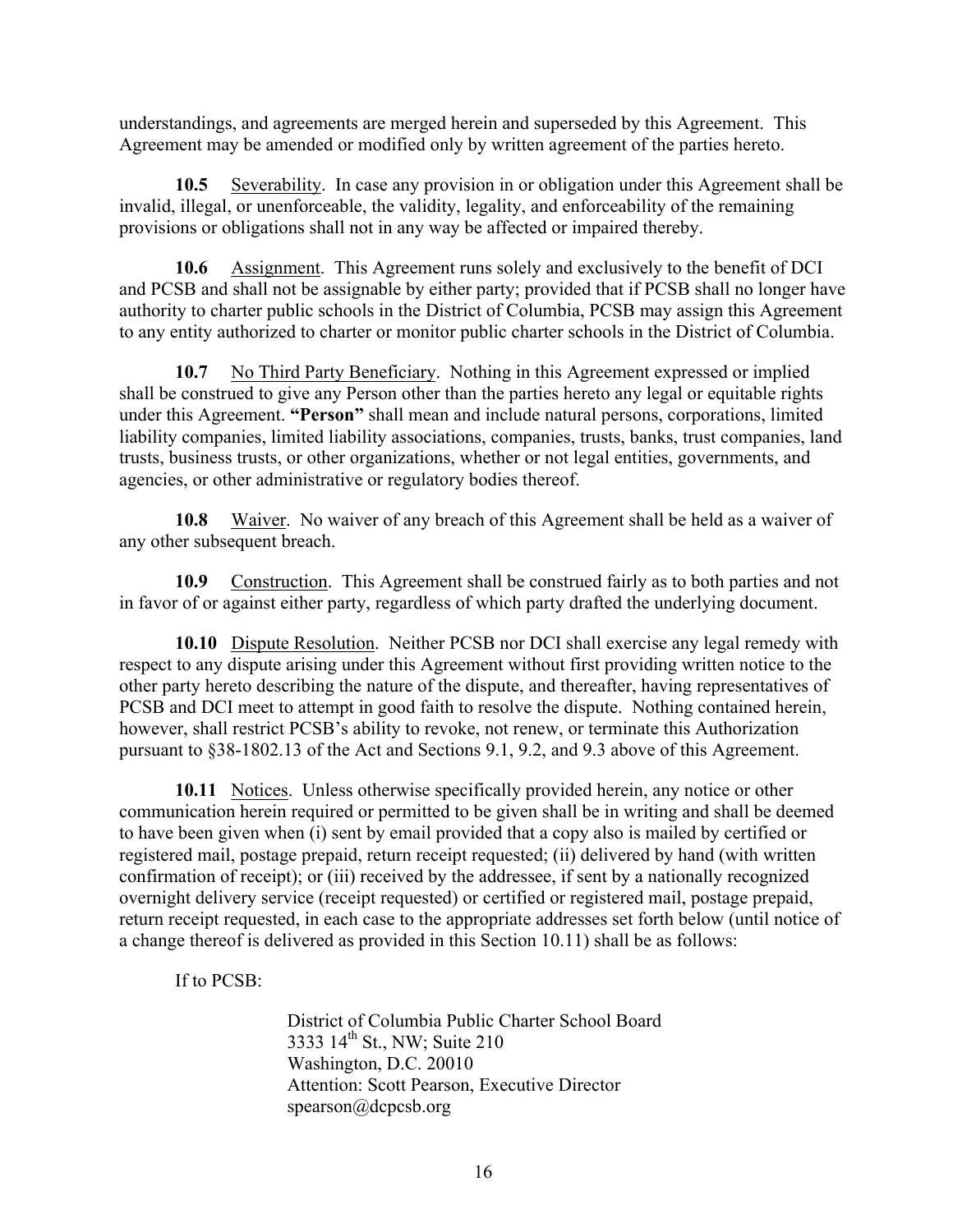Telephone: (202) 328-2660

If to DCI:

District of Columbia International School 3220 16th St., NW Washington, DC 20010 Attention: Mary Shaffner Email: mary@dcinternationalschool.org Telephone: 202-459-4790

\* \* \*

[Remainder of page intentionally left blank]